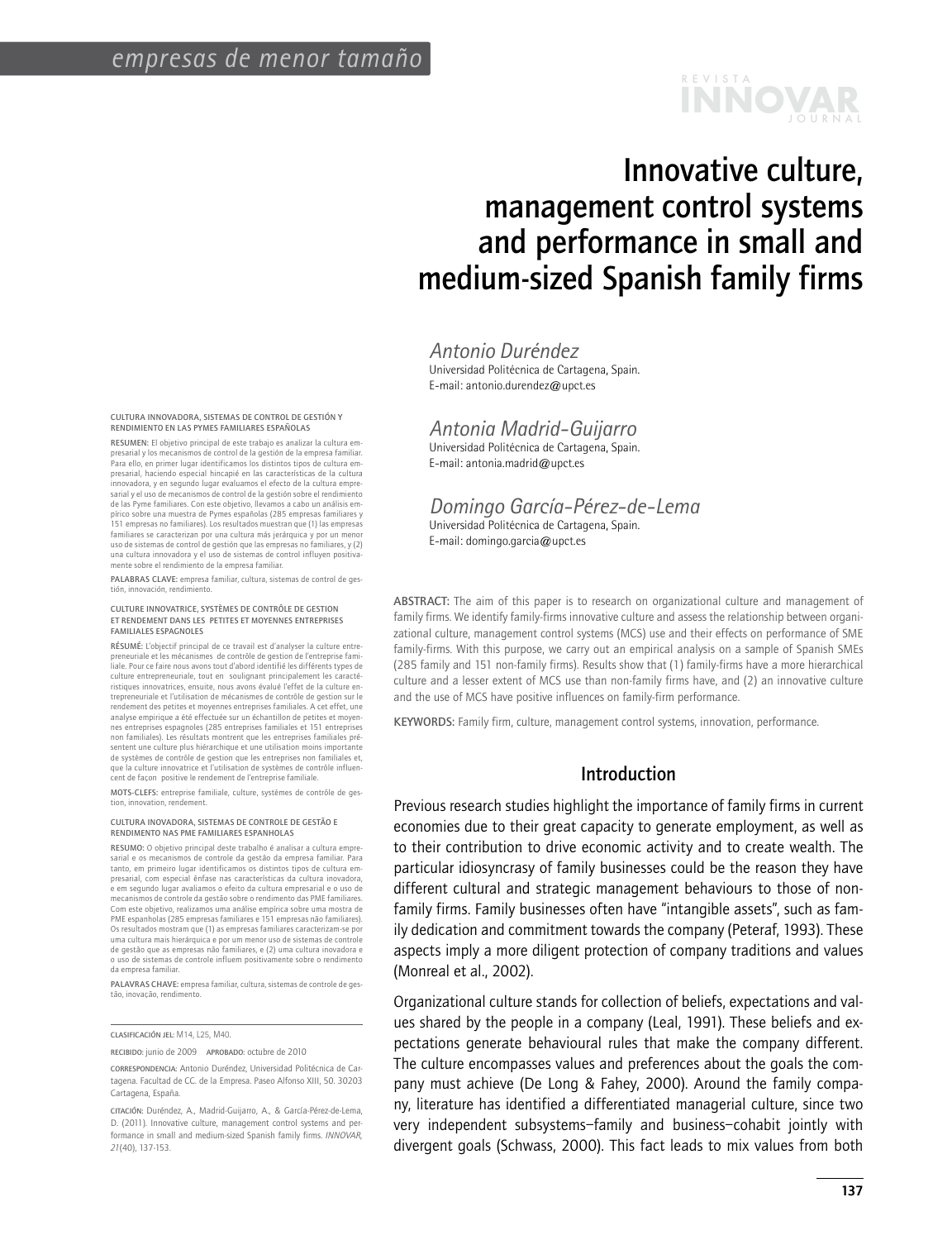subsystems that can be a source of troubles (Monreal, et al. 2002). The hierarchical values of the family determine the framework of cultural beliefs that condition the future development of the company, so the family culture will settle on the business strategy (Dodero, 2002).

The most studied hypothesis by academicians is that broadly established cultures strengthen business performance (Rosenthal & Masarech, 2003). This hypothesis is based on the idea that organizations benefit from having motivated employees aimed to achieve common goals (Kotter & Heskett, 1992).

In addition, a well-developed and structured information system is a sustainable competitive advantage (Barney, 1991, Morikawa, 2004). As management decisions should be based on unbiased information, managerial techniques such us financial planning, cost accounting and financial diagnosis should be common tools in the decision-making process. Nevertheless, several studies show that the use of management control systems is not broadly implemented in family firms (Kotey, 2005; Willingham & Wright, 1985).

The aim of this study is to analyse culture, management control systems and their effects on performance of family firms. We carry out an empirical study on a sample of 436 Spanish firms (285 family and 151 non-family firms). The research questions we want to answer are the following: Is culture of family firms different from non-family firms? Is the use of management control systems in family firms different from non-family firms? Does innovative culture improve family firm performance? Can management control systems help family firms to achieve a higher performance?

We make the following contributions to family-firms research. We deal with the gap identified by Zahra et al. (2004) and Sharma et al. (1997), since most of the previous studies analysing family-firms culture have focused just on family firms, without taking into account the potential differences between family and non-family firms. Furthermore, we contribute to identify family-firms culture starting from Cameron and Quinn's model. Due to innovative culture allows companies to achieve sustainable competitive advantages (Vermeulen, 2004), and it is a decisive factor for economic growth (Cheng & Tao, 1999), we complete the model adding a new type of culture called "innovative culture". Measuring innovation, we also contribute to enhance the previous limited research on the role of innovation within family firms (Craig & Moores, 2006). In that sense, identifying new dimensions on business culture could help us to get better understanding on family business behaviour. Additionally, because of the organizational control systems are needed to transmit and reinforce the culture of the firm (Flamholtz, 1983), we analyse the

differences in management control systems between family and non-family firms. Finally, we pursue to test the effects of organizational culture and the use of a management control system on firm performance.

The remaining of the paper is organized as follows. Firstly, we determine the theoretical framework. We make a review of the empirical literature, and then we define our hypotheses. Secondly, we explain the methodology used in the empirical study: Sample description, variables and the models outlined. Thirdly, we carry out the analysis of results and finally, we include the main conclusions.

# Theoretical framework, empirical evidence and hypotheses

# Family firm culture

The culture shows the values, rules and customs of the company. The managerial culture is a factor that can help companies to achieve the planned goals. If managers change the values, rules and customs of the company, they could modify employees' behaviour and attitude, leading to an improvement in the firm performance. In this sense, the culture is achieving importance as a managerial instrument to enhance the performance.

In previous research literature around family firms' culture, no theory supports the existence of a generally accepted values and beliefs around what a family organizational culture is. In this connection, there are some studies with different overviews on family business culture, so the different research approaches trying to identify family firms culture by building a theory have failed, or unless are heterogeneous. Following, we present the main research body on family firms culture.

Randøy & Goel (2003), James (1999), Danco (1975), and Poza (1989) identify family values like trust and paternalism that can encourage an atmosphere of commitment towards the company. According to Schein (1985), Denison et al. (2004), Gallo & Amat (2003), the family culture is made up by the beliefs and the values of the founder. In a way, these motivations are powerful cultural drivers. They sustain that family culture is rich in core values and performance-enhancing behaviours. To this effect, high levels of trust and commitment may result in greater efficiency and higher profitability than those of non-family firms (Lee, 2006). Founders are very influential and their prior knowledge and experiences may cause them to form belief systems about how to carry out daily activities (Johnson & Gill, 1993).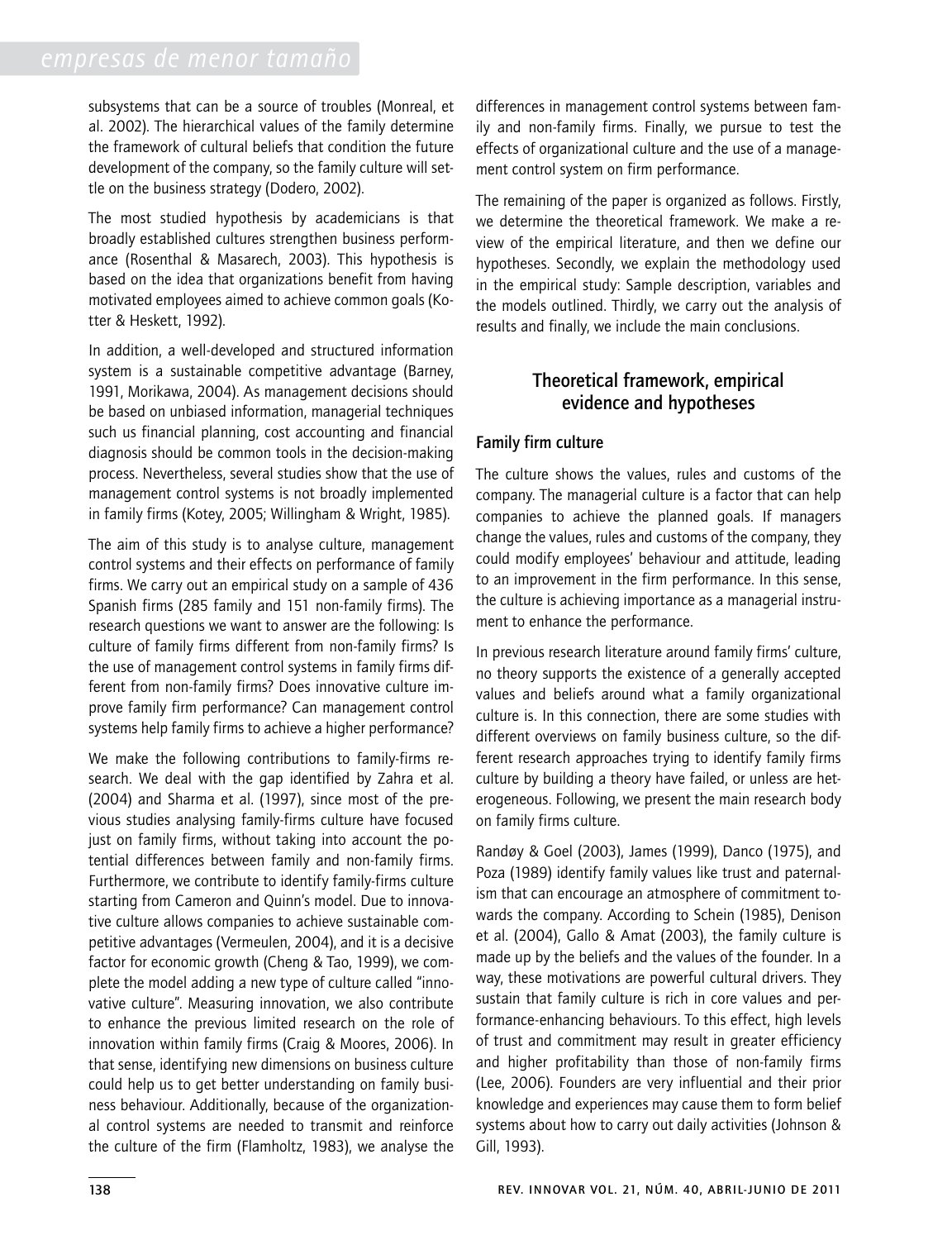#### j o u r n a l r e v i s t a **innovar**



Habbershon et al. (2003, 1999), Chua et al. (1999), Olson et al. (2003), and Hollander & Elman (1988) maintain that the interactions between family and business subsystems generate a bundle of unique resources and capabilities that they call "familiness", carrying out a competitive advantage according to RBV (Resourcebased view). According to Hoffman et al. (2006), "family capital" is a special form of social capital (resources coming from relationships among people) that is limited to family relationships. Other proposals identify a double orientation–family oriented firms that will be rather rigid and will centralize decision making, so business serves the family (Ward, 1987), and business oriented firms, where family serves the business called business first firms (Dunn, 1995).

In accordance with Pollak (1985), the own characteristics of the family companies are included in four main concepts: altruism, loyalty, monitoring and incentives. Family altruism is the disinterested attitude among the family members to promote the well-being of the entire family members. In a way, the decisions are made keeping in mind everybody. This supposes that the family bonds are narrowed, giving place to a higher involvement and responsibility of relatives within the business. Another characteristic is the loyalty towards the family; the main concern is the family. Therefore, the family sentiment promotes values and attitudes of respect towards the family that will be transferred to the company. Monitoring is easy and more efficient because of the joining of the business and family relationships, since the communication and linking of the family members is very transparent and quick. The incentives system works in more efficient manner since the company is a way of life and subsistence for the future generations of the family.

Some researches on family companies have tried to identify and describe the cultural attributes of the family entrepreneur. Dyer (1986) points out three typologies of family companies: Patriarchal or autocratic one, where the founder or some member of the family exercises a dominant authoritarianism, so other family members should accept his goals and decisions; collaborator one, where the founder or head of the family shares the information and the decisions with the relatives. In this type of firm, all the family members participate on the decision making process, in a way that the family shares goals and values maintaining the family solidarity. Incompatible, where the individual goals prevail, what gives place to a higher amount of problems among the family members. Under this typology, the family solidarity values are breaking due to the predominance of individual goals.

Other studies identify the paternalistic or autocratic culture as the main culture associate to family firms. According to Dyer (1986) and Sorenson (2000), the main kind of leader in a family business is paternalistic or autocratic. Autocratic leaders retain key information and decision authority, and coerce others to agree (Bass, 1990).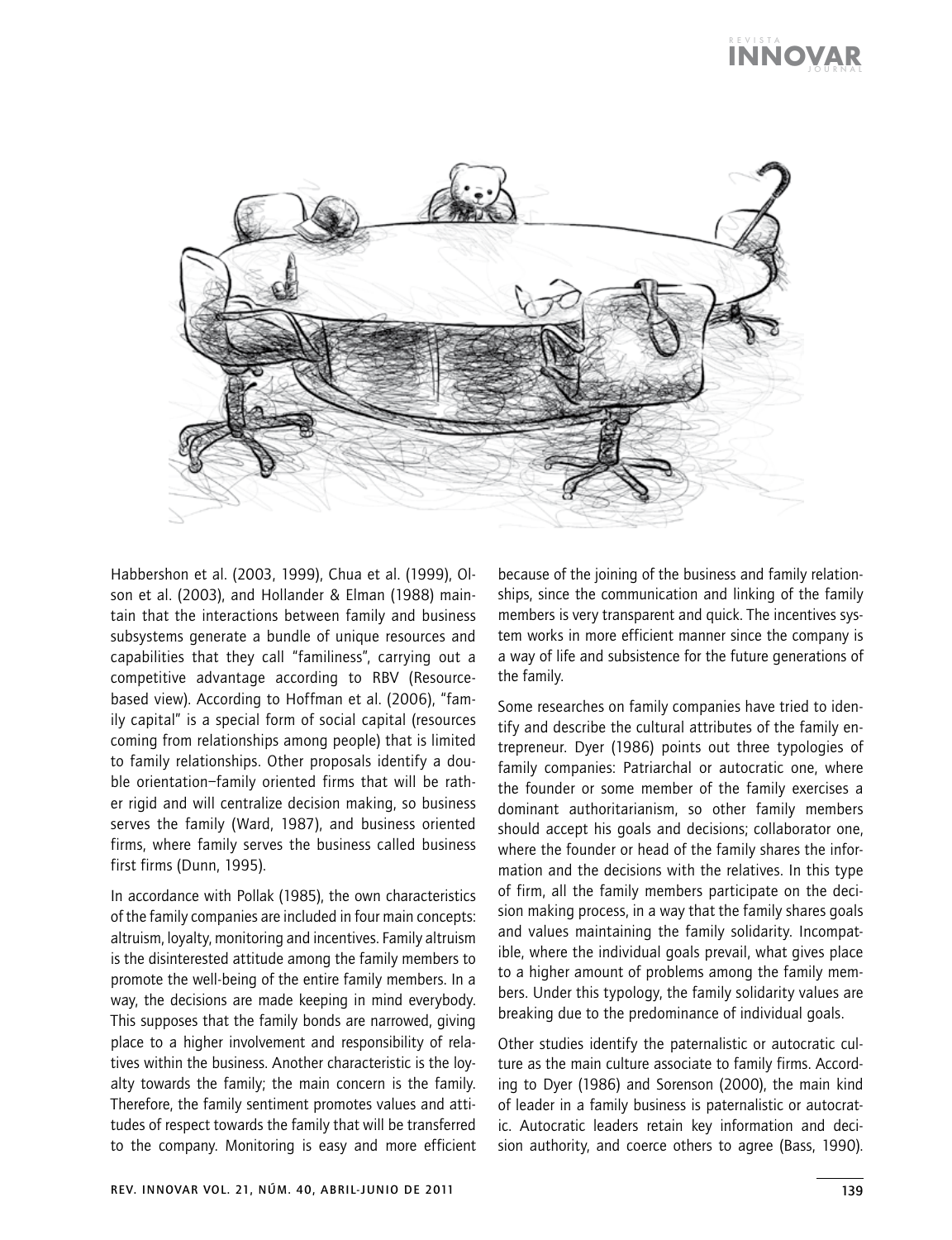Patriarchal family firm owners may also have doubts about the competence of managers, who have previously little responsibility in the firm, thus reducing the level of trust (Harrison et al., 1997).

Zahra et al. (2004) research on family firms culture by testing four dimensions: Individual orientation versus group cultural orientation, internal orientation versus external cultural orientation, assumptions concerning coordination and control, and short orientation versus long-term time orientation. They compare family versus non-family firms, achieving the conclusion that external orientation in family firms' culture is a significant antecedent of entrepreneurship, improving the ability to identify opportunities.

This reasoning is reflected in the following hypothesis:

H1 : *Family firms hold an organizational culture different from non-family companies.* 

# Family firm and Management Controls Systems (MCS)

Once the culture has been defined, the second step implies using the organizational control system to transmit and reinforce the culture of the family firm throughout the organization to manage strategic and operational decisions and actions (Flamholtz, 1983). The relationships between an organisation's control system and culture are two-way because once created, they have an impact on the way values are subsequently changed, and this means culture is regarded as something manageable thought partly created through the passage of the organization (Herath et al., 2006).

The theoretical framework about the need of MCS in the family firm is based on two views. On one hand, Agency Theory and Stewardship Theory consider that family firms need to a lesser extent to implement MCS. This theoretical position is sustained by the inexistence of agency cost due to the concurrence of ownership and control in family companies (Jensen & Meckling, 1976; Fama & Jensen, 1983; Harris & Raviv, 1991; Stulz, 1999). Stewardship Theory suggests that managers behave as stewards devoted to interests of the owners, in a manner that the personal goals of family managers may be subordinated to company goals because they are intrinsic to family managers (Chrisman et al., 2007; Miller & Le Breton-Miller, 2006; McConaughy et al., 2001; Daily & Dollinger, 1993; Thompson, 1960). In this context, Corbetta & Salvato (2004) argue that control mechanism on family managers may lower steward's motivation provoking a negative effect on the pro-organizational behavior of family managers. These facts lead Stewardship theory to predict that owners will not impose

management control mechanisms on family manager because imposing them on family managers will lower performance (Chrisman et al., 2007).

On the other hand, authors such as Carney & Gedajlovic (2002) affirm that the coupling of ownership and control allows majority of owners to adopt inefficient practices that reflect their own particularistic values and interests. In that sense, Gómez-Mejía et al. (2001), Schulze et al. (2002) and Lubatkin et al. (2005) indicate that ownercontrol engenders agency problems because the effectiveness of external control mechanisms is compromised when ownership is concentrated. These authors find agency costs associated to family firms, thought of their nature and basis are different from the case of the companies where ownership and control are not together. This way, the agency costs in the case of family companies come from self-control of owner-manager and the problems originated by the altruism of the family. Agency costs in family firms give place not to allocate managing positions according to the abilities of the candidates, but exclusively for family altruism. Because of agency cost due to altruism, the firm could bear inefficiency problems in the management function. These facts lead to predict, for the case of family firms, the need to control the decision-making process in hands of family managers.

Most of the previous empirical evidence supports family firms are characterized by a lower and a different use of MCS than that of non-family firms (Kotey, 2005; Chua et al. 2003; Perren et al., 1999). Perren et al. (1999) and Willingham & Wright (1985) confirm that owner-managers in small firms move from informal methods of financial decision-making process to methods that are more formal, depending on the business life cycle. Business growth seems to be the factor that determines the change towards a more formalized and transparent control system. Furthermore, financial management decisions of owner-managers are based upon evolutionary change and dynamic processes, as well as on relationships established between owners and external advisers, such as accountants, bank managers or other professionals (Deakins et al., 2002).

Ho & Wong (2001) indicate that owned-managed companies are less transparent when providing financial information, and they are more reluctant to facilitate voluntary accounting and financial information. Financial infomation in family businesses can be more partial than in non-family businesses (Gallo, 1998). From another point of view, according to Trostel & Nichols (1982), financial controls are used in family firms with the main purpose of tax minimization, instead of being used for strategic and performance decisions. Sorenson (2000) found negative or neutral relationships between autocratic leadership and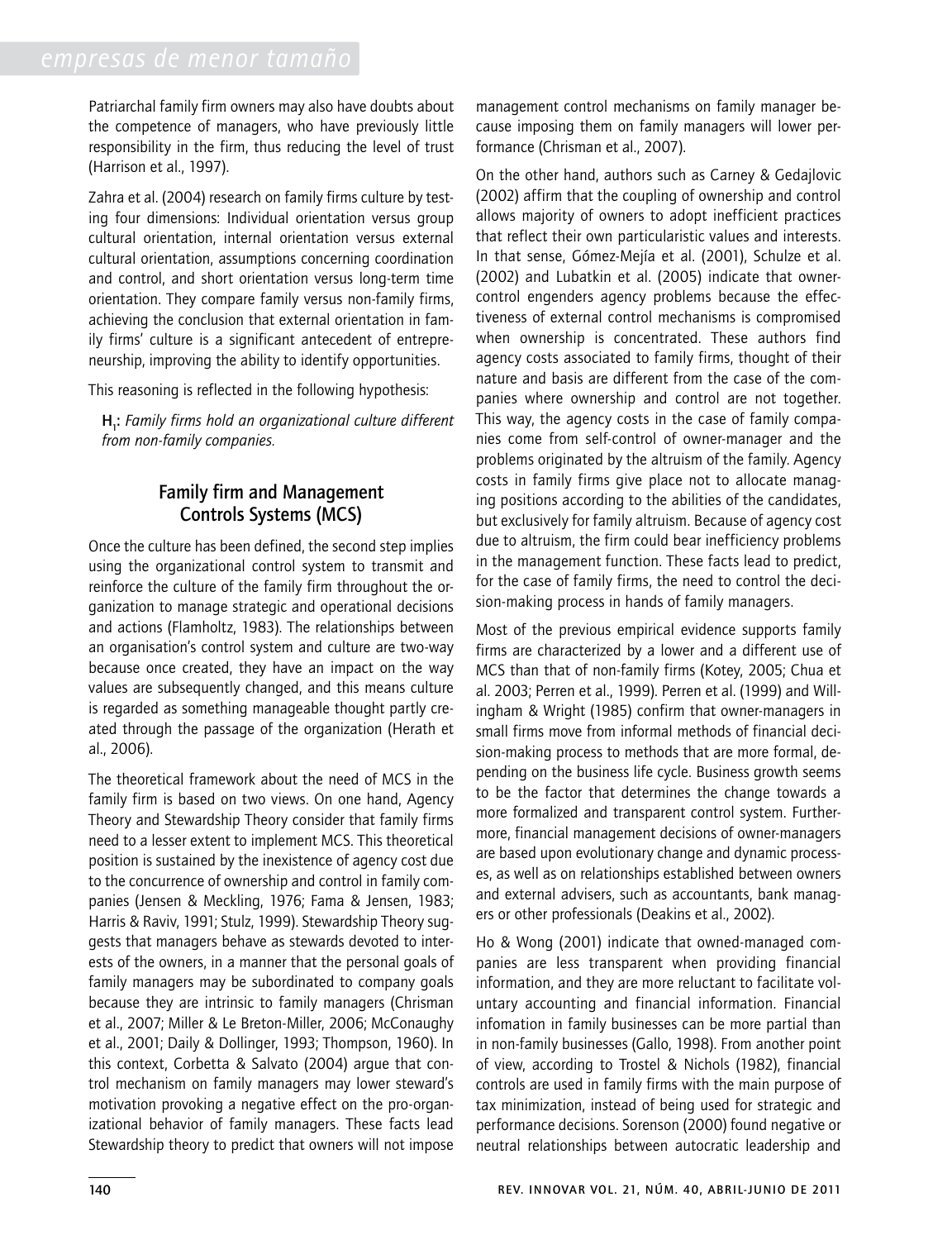

formal planning in family businesses. In general, management practices tend to be informal in small family firms, with relatively low percentages of small firms undertaking management processes. Most of small family firms prepare regular income and expenditure reports. However, they use to a lesser extent budget forecasting than non-family firms (Kotey, 2005).

In the research, we propose three main tools to assess the management system of family firms: cost accounting systems, short-term and cash-flows budgets, and financial analysis. A cost accounting system allows managers to elaborate information for decision-making process regarding to inventories valuation, cost control, cost-benefit analysis, and products and markets performance. Financial planning lets firms assess their financial requirements with enough time. Thus, efficiently considering the different financing choices is possible. Finally, a financial analysis helps the company to realise its strengths and weaknesses, as far as liquidity, solvency, indebtedness and performance are concerned.

These arguments lead to the formulation of this hypothesis:

H2 : *Family firms use to a lesser extent management tools for the decision-making process than non-family firms.*

# Influence of innovative culture and management controls on family firm performance

The central issue associated with organizational culture is its linkage with organizational performance. An increasing body of evidence supports a linkage between an organization's culture and its firm performance. Economic turbulence cannot provide sustainable performance unless an organisation's culture and people are fully prepared and aligned to support changes. Culture is what distinguishes truly high-performing organisations from the pack (Jeuchter et al., 1998).

Evidence has confirmed that companies that put emphasis in key managerial components, such as customers, stakeholders and employees, and leadership, outperform those that do not have these cultural characteristics (Kotter & Heskett, 1992; Wagner & Spencer, 1996). Companies with strong cultures get higher performance than those with weak cultures (Kotter & Heskett, 1992; Gordon & Di Tomaso, 1992; Burt et al., 1994). Indeed, Kotter & Heskett (1992) revealed that during a 10-year period, companies that deliberately built their cultures achieved better performance than those without a clear culture. Sorensen (2002) showed that companies with strong cultures adapt quicker to the changing environment. The well-developed organizational cultures facilitate the stability of the performance in uncertainty environments. However, as the volatility increases, these benefits dramatically decrease. This pattern is consistent with the main trade-off between exploration and exploitation pointed by March (1991). This author suggests that companies with strong culture are extremely good at taking advantage of established competences, but they find difficulties to discover new competences that best fit with the changing environment conditions. These results suggest that the best strategy for companies would be to develop cultures clearly based on the exploratory learning attitude and innovation (Gordon & Di Tomaso, 1992).

"Organizational Culture Assessment Instrument" proposed by Cameron & Quinn (1999) identifies four cultures: market, hierarchy, clan and adhocracy. The market culture puts emphasis on the competitive advantage and the supremacy in the market, leading to achieve the best performance. Regarding hierarchical culture, the main characteristic is its focus on the bureaucratic and formal aspects of organizations, giving place to a low business performance. Adhocratic culture highlights the importance of innovation and a risk-taking approach. Finally, clan culture stresses values such as the loyalty, tradition, in a manner where internal focus on the organization could lead to a lack of attention on the changing needs of the market. The orientation of the business on the external over the internal aspects is associated to a higher performance (Sorensen, 2002). Additionally, Nemeth (1997) considers that innovative culture strengthens the cohesion, the loyalty and some clear rules of attitudes and appropriate behaviours. Furthermore, it promotes the autonomy of the working teams, the management support for innovative research, the departmental relationships, and the perception of a competent management, as well as trust and honesty (Shirivastava & Souder, 1987).

Considering these premises, we establish the following hypothesis:

# H<sub>3</sub>: The innovative culture influences positively the family *firm performance.*

Regarding family firm arguments supported by Schulze et al. (2002) and Lubatkin et al. (2005), they predict a positive effect of the use of MCS mechanisms on performance because of the elimination of inefficiencies caused by the negative side of altruism and self-control. Analysing an issue we have to keep in mind that MCS are not only used to control manager's actions but also to improve the decision making process. According to Simons (1995), the key issue of management control systems is to manage the trade-off between creative innovation and predictable goal achievement, and to balance the dilemma between control and flexibility.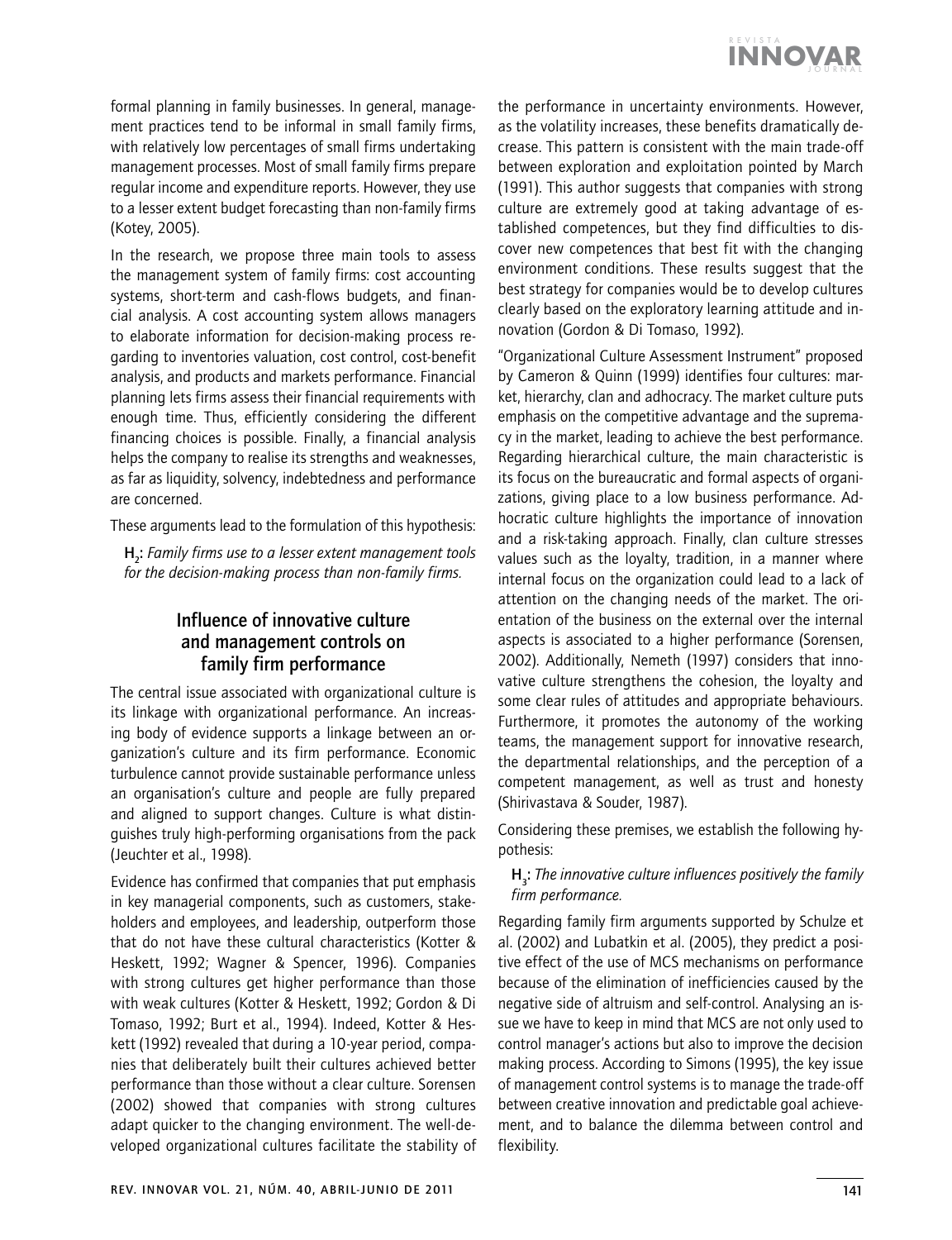Previous research literature confirms the effect of the use of management control systems on performance, and its importance on the innovation process. In this sense, Chapman (1997) argues that innovation requires adequate use of management control systems. Dávila (2000) positively relates management control systems with innovation and performance, and they are needed to ensure innovation effectiveness (Simons, 1995). Bright et al. (1992) find a relationship between the development of new cost techniques and the improvement of product performance. Chenhall & Langfield-Smith (1998), on a sample of 140 Australian industrial companies, find evidence on the positive relation between use of management control systems and company performance. Adler et al. (2000) show, after analysing 165 industrial companies of New Zealand, that management control systems positively influences product performance. Eventually, McMahon & Davies (1994) state a positive correlation between amplitude and frequency of accounting information elaborated by the company and the net profit per employee. Bisbe & Otley (2004), on a sample of 120 Spanish companies, show that the greater the use of management control systems is, the greater the effect of innovation on SME performance is. Kennedy & Affleck-Graves (2001) indicate how the implementation of ABC cost control systems has a positive effect on performance.

These arguments lead to the following hypothesis:

H4 : *The use of management control systems increases the family firm performance.* 

# Methodology

# Sample

Data was obtained from the project Introducción de la Cultura Innovadora en las Empresas, funded by the European Union. This database contains qualitative and quantitative information gathered through a self-administered questionnaire that was addressed to the company manager. The fieldwork was developed in May and June 2003. Our target population was composed of companies from 10 to 250-employee size. The distribution of companies in

the population has been considered starting from the *Directorio de Empresas del Instituto Nacional de Estadística*. The sample is composed by 436 Spanish SMEs companies (285 family firms and 151 non-family firms). In table 1, we show the profile of the sample.

Several empirical studies establish different definitions on the concept of family firm (Villalonga & Amit, 2006; Miller et al., 2007). All of them consider whether ownership and control of the company relies on hands of the family group, as well as whether most of management positions are handled by the members of the family group (Sharma et al., 1997; Westhead & Cowling, 1998; Upton & Petty., 2000; Chua et al., 2003). We tend to agree with Basu (2004) that in family firm research there is no consensus on the exact definition of a family business. Nonetheless, in 2009 the European Group of Owner Managed and Family Enterprises (GEEF) and the Family Business Network (FBN) accepted the following definition: 1. The majority of votes is in possession of the natural person(s) who established the firm, or in possession of the natural person(s) who has/ have acquired the share capital of the firm, or in the possession of their spouses, parents, child or children's direct heirs; 2. The majority of votes may be indirect or direct; 3. At least one representative of the family or kin is involved in the management or administration of the firm; 4. Listed companies meet the definition of family enterprise if the person who established or acquired the firm (share capital) or their families or descendants possess 25 per cent of the right to vote mandated by their share capital.

According to GEEF definition on family firms, we have just able to accomplish with the first criteria–ownership in the capital structure–so we have considered a business to be a family firm when the family holds more than 50% of the capital ownership. To test for non-6 response bias, we use late respondents as surrogates for non-respondents (Nwachukwu et al., 1997). Responses of firms answering to the initial mailing (85% of the sample) were tested with those responding to the follow-up (15% of the sample). No responses were significantly different between the two groups using t and chi-squares tests for all the variables in the models.

### Table 1. Sample profile

|                                | <b>Family Firms</b><br>$N = 285$ |                                    | <b>Non-Family Firms</b><br>$N = 151$ |                                    |  |  |
|--------------------------------|----------------------------------|------------------------------------|--------------------------------------|------------------------------------|--|--|
|                                | Mean                             | SD                                 | Mean                                 | SD                                 |  |  |
| Age (mean, standard deviation) | 23.65                            | 17.34                              | 18.86                                | 11.7                               |  |  |
| Number of employees (mean)     | 44.25                            | 40.8                               | 47.97                                | 45                                 |  |  |
|                                |                                  | % of family firms                  |                                      | % of non-family firms              |  |  |
| Activity Sector (%)            |                                  | 58 (manufacturing)<br>42 (service) |                                      | 53 (manufacturing)<br>47 (service) |  |  |

Source: The authors.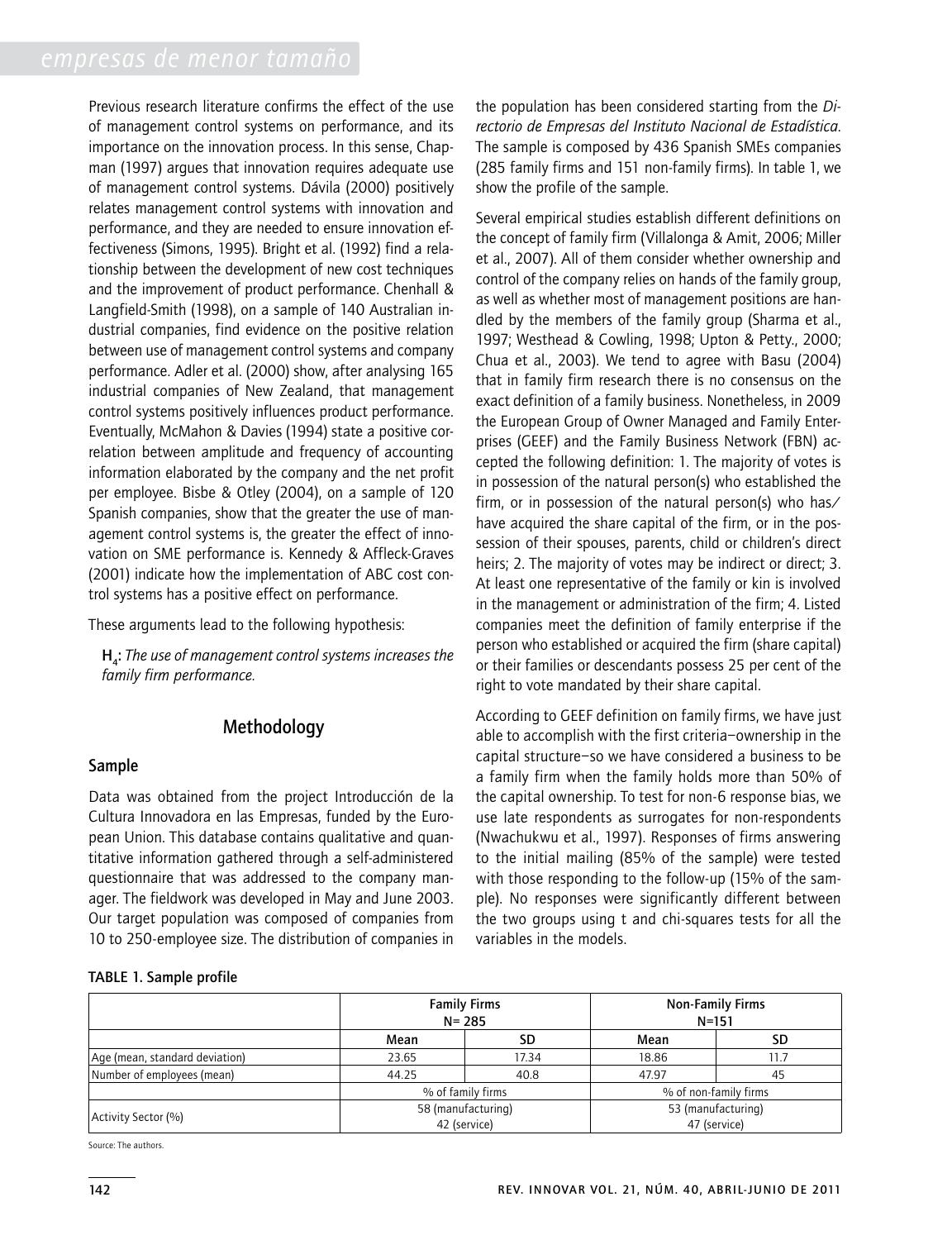

# Measurement of variables

#### FIGURE 1. Organizational culture (Cameron & Quinn, 1999)

#### Organizational culture variable.

This concept is measured by the Organizational Culture Assessment Instrument proposed by Cameron & Quinn (1999). These authors identify four cultures: market, hierarchy, clan and adhocracy, in relation to two dimensions. The first dimension shows the company orientation towards control, stability and order. The companies within this dimension fluctuate between, on one hand, those with high stability, predictable and order emphasis, and on the other hand those maintaining high flexibility levels, organic structures and adaptation skills. The second dimension regards the internal versus external business orientation. Considering these two variables, we obtain the four types of culture (see Figure 1).

The clan culture is typical in companies that look for the internal control of the organization but with flexibility, worrying about its employees and showing a special customer concern. The adhocratic culture is related to companies focused on external aspects of the organization, looking for a high degree of flexibility and innovation. The market culture appears in those organizations that stress the external orientation of the business, but considering at the same time the need for control and internal stability. The hierarchical culture pays special attention to internal aspects



requiring control and stability. The literature states that in any organization, in spite of having features of the four cultures, one culture usually prevails over the others.

In the questionnaire, managers were asked to distribute 100 points among four possible answers in relation to "company definition", "managerial style", "shared values by personnel" and "key successful aspects of the business" (see Table 2).

The total value of the clan culture is obtained by adding the relative points to the answer "a" for the 4 questions. The total value of the adhocratic culture implies the sum of the points associated to the answers "b". The total value of

| Company definition:                                                                                                  | Present |
|----------------------------------------------------------------------------------------------------------------------|---------|
| a.1) It is like a great family. People share many values with the others.                                            |         |
| b.1) It is dynamic and adventurous firm. People defend their ideas and take risks.                                   |         |
| c.1) It is leaded to obtain results. People are very competitive and focused to accomplish with targets.             |         |
| d.1) It is very hierarchical, formalized and structured company. There are procedures and rules for any operation.   |         |
| <b>TOTAL</b>                                                                                                         | 100     |
| Company managerial style:                                                                                            | Present |
| a.2) To promote working as team, consensus and participation.                                                        |         |
| b.2) To promote individual initiatives, risk taking, and innovation.                                                 |         |
| c.2) To promote aggressive competitiveness and the achievement of ambitious goals.                                   |         |
| d.2) To promote employment stability and little uncertainty.                                                         |         |
| <b>TOTAL</b>                                                                                                         | 100     |
| Shared values by personnel:                                                                                          | Present |
| a.3) Loyalty, commitment, each other trustiness and team work.                                                       |         |
| b.3) Commitment to innovation and continuous development.                                                            |         |
| c.3) Aggressiveness, winner attitude and the achievement planned goals.                                              |         |
| d.3) Respect towards established rules and company policies as well as accomplishment with organizational hierarchy. |         |
| <b>TOTAL</b>                                                                                                         | 100     |
| Key issues for the business success                                                                                  | Present |
| a.4) Teamwork, commitment and employee satisfaction.                                                                 |         |
| b.4) Development of new and innovative products.                                                                     |         |
| c.4) Market entrance and market share. Maintain leadership in the market.                                            |         |
| d.4) Efficiency, manufacturing planning and low costs strategy.                                                      |         |
| <b>TOTAL</b>                                                                                                         | 100     |

Table 2. Organizational culture measurement

Source: Cameron & Quinn (1999).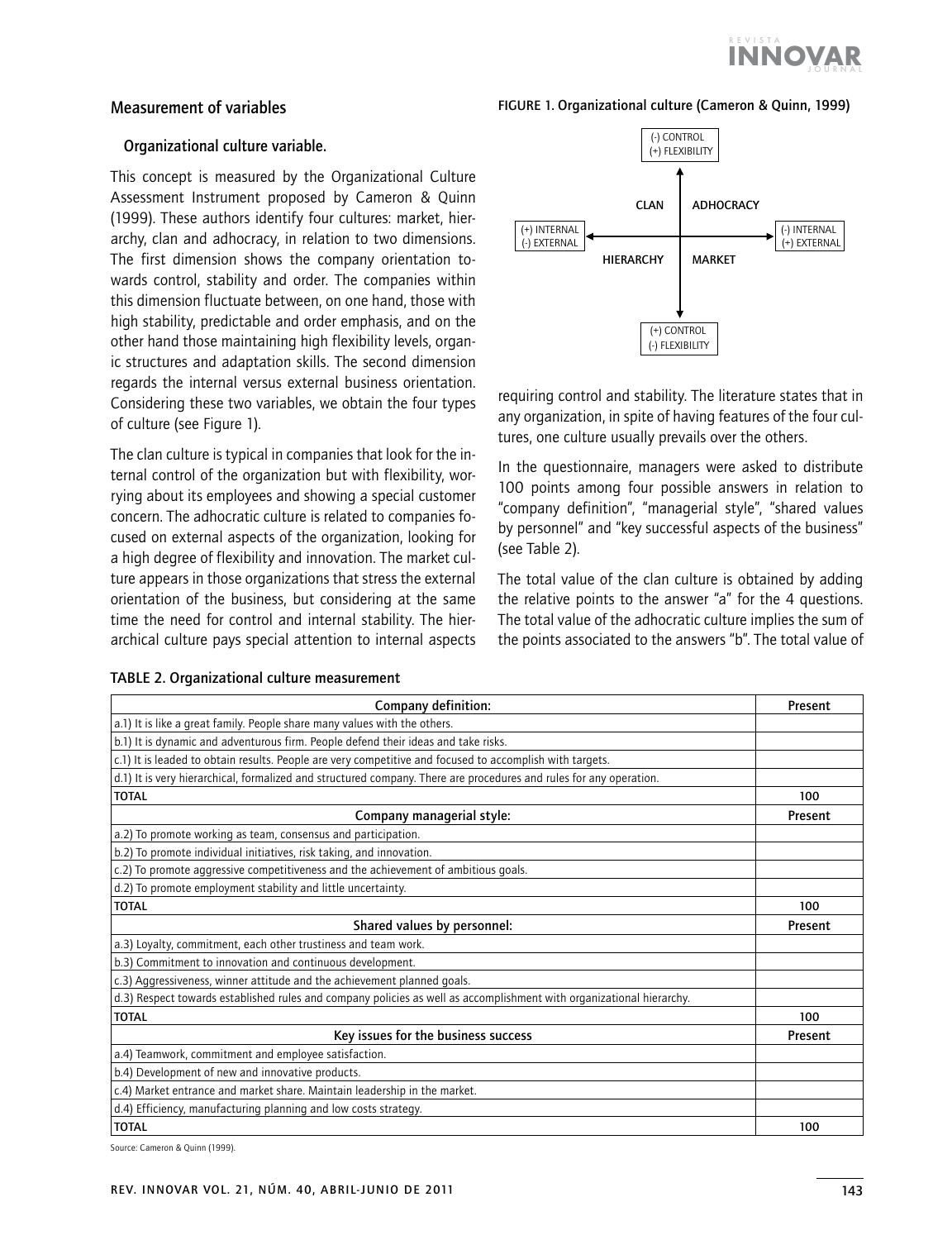the market culture contains the points of the answers "c". The total value of the hierarchical culture is the sum of the "d" answers.

Clan culture value =  $(al + a2 + a3 + a4) = P_1$ Adhocratic culture value =  $(b1 + b2 + b3 + b4) = P$ Market culture value =  $(c1 + c2 + c3 + c4) = P<sub>3</sub>$ Hierarchical culture value =  $(d1 + d2 + d3 + d4) = P<sub>4</sub>$ 

# Innovative culture variable.

The values, rules and customs of an innovative culture are in accord with those of the adhocratic and the clan cultures. This argument is according to previous empirical results, since family firms with a greater innovational posture having both less formality and greater decentralization (Craig & Moores, 2006). Innovative companies hold a clear and flexible orientation and are prone to changes. For this reason, a new variable "innovative culture" has been calculated through a mathematical algorithm. According to the results of a panel of organisational research experts, this algorithm is composed by three components that measure the value of the innovative culture. This variable ranges between 0 and 1. The more innovative the company is, the higher the variable value is.

 $\text{Innovative culture} = (Z_1 + Z_2 \times 100 + Z_3 \times 100) / 300$ 

Where:

 $Z_{\!\scriptscriptstyle 1}$  reflects the total importance of clan ( $P_{\!\scriptscriptstyle 1}$ ) and adhocratic  $(P_2)$  cultures.  $Z_1 = P_1 + P_2$ .

 $Z_{_{\rm 2}}$  measures the importance of adhocratic culture in relation to the sum of cultures that conforms the innovative culture (adhocratic and clan cultures). This component is needed because the panel of experts considered that the adhocratic culture is more important than the clan culture in the definition of the innovative culture.  $Z_2 = P_2 / (P_1 + P_2)$ .

 $Z_{\tiny 3}$  considers the difference between the importance given to both clan and adhocratic cultures. According to the panel of experts, the smaller the difference between adhocratic

and clan cultures is, the more innovative the company is.  $Z<sub>2</sub>$  $= 1 - [(|P_2 - P_1|) / (P_1 + P_2)]$ 

### Management Control Systems variable (MCS)

To analyse the level of MCS use, we measure the subjective perception of managers about three items through a 5-point Likert scale. The items considered are management accounting techniques, short-term cash-flow budgets and financial analysis. The variable is the average of those three items, ranging from 1 to 5. Choe (2004) and Hoque & James (2000) have used this type of measure. Table 3 shows the reliability of the scales, verifying the consistency of the variable. Furthermore, by means of a factorial analysis, we prove that the previous indicators sum up in a single factor properly reflect the considered measure about the use of MCS.

# Control variables.

*Size*. This variable is the natural logarithm of the number of full-time equivalent employees in 2003. This type of studies has been broadly used the number of employees as a size measurement (Malmi, 1999; Hoque & James, 2000).

*Age.* This variable is the natural logarithm of the age of the firm*.* Managers have used this variable in the family firm context because this kind of firms could face some family problems associated to complexity of the succession process (Daily & Dollinger, 1993; Ward, 2001).

*Sector.* As manufacturing and service firms compose our sample, we consider a dummy variable that takes value 0 when the company belongs to the service sector and value 1 when the firm belongs to the manufacturing sector.

### Performance variable.

Traditionally, researchers have successfully measured performance in family-firms studies with quantitative information, through measures of financial performance (Anderson & Reeb, 2003; Villalonga & Amit, 2006) or operational performance (Lee, 2006). Nevertheless, we have

| TABLE 3. Management control system variables |  |
|----------------------------------------------|--|
|                                              |  |

| Indicate to what extent your company uses the following management control<br>techniques (1 = Minimum, $5$ = Maximum). | <b>Scale Reliability</b>                                                                                                                                         |                                                                                                                     |
|------------------------------------------------------------------------------------------------------------------------|------------------------------------------------------------------------------------------------------------------------------------------------------------------|---------------------------------------------------------------------------------------------------------------------|
| Management control system use                                                                                          | - Implementation and control of a system of cost accounting<br>- Establishment of short-term cash-flow budgets<br>- Analysis of the economic-financial situation | Cronbach $\alpha$ = 0.700<br>Factorial: 1 factor<br>Explained variance: 62.66<br>Sig. Bartlett: 0.000<br>KMO: 0.661 |

Source: The authors.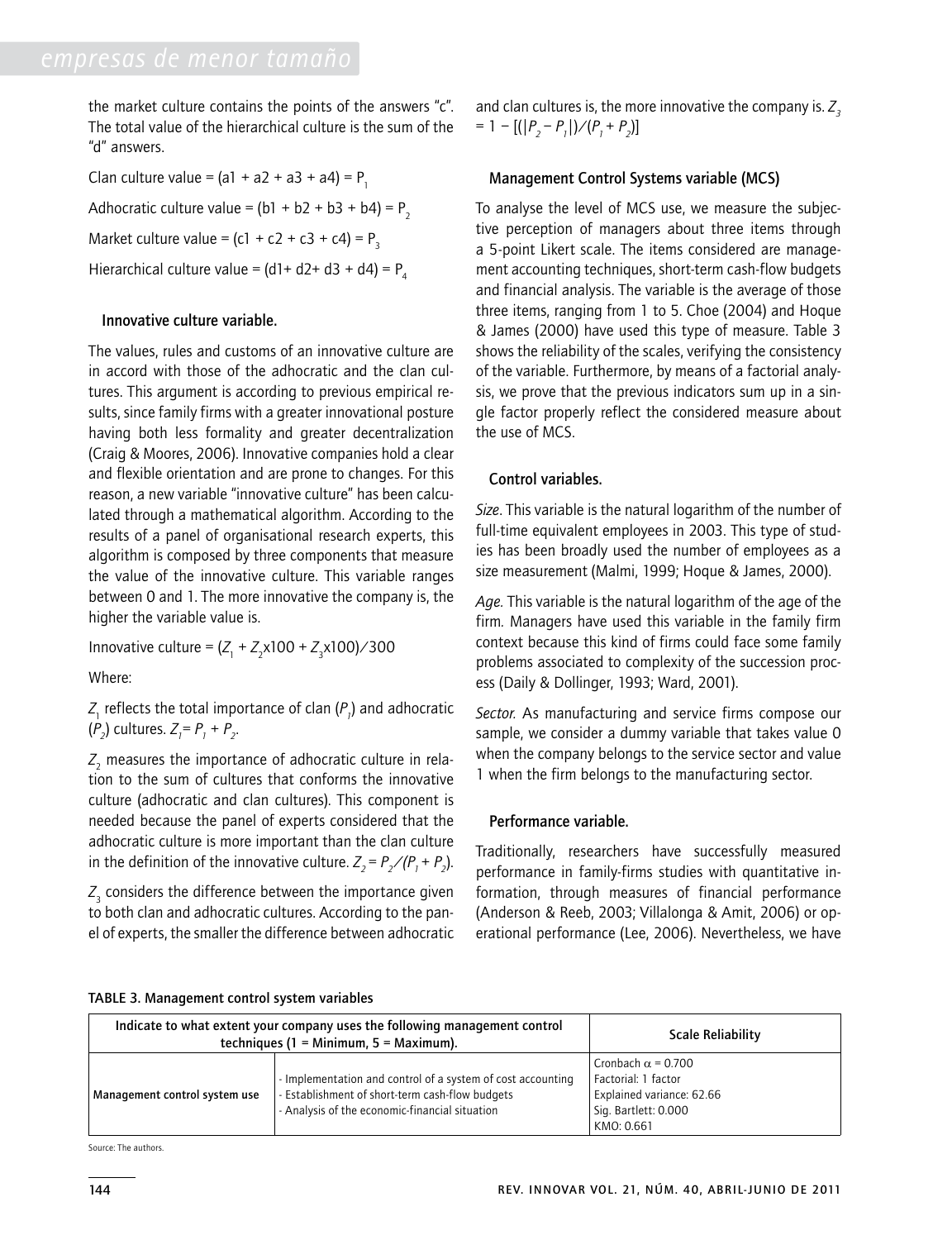

used the manager's perception about the competitive position of the company, due that we wanted to consider performance dimensions not contained in accounting information, such as intangible assets, essential for competitive success (Kaplan & Norton, 1993). Other problem we wanted to solve through qualitative information is the lag between the date of the survey and the publication of the accounting information, since annual accounts are made publicly available around seven months after the end of the accounting period. Finally, competitive success is a relative concept (AECA, 1988), thus the relative position of the company compared to its competitors becomes one of the main indicators of success or failure.

We have used the performance variables proposed by Quinn & Rohrbaugh (1983). These authors set a framework for the organizational analysis, distinguishing three dimensions within organizational efficiency. The first dimension relates to the organizational approach, from an internal point of view, based on a "micro" perspective about good understanding and development of personnel, to an external one, whose emphasis relies on a "macro" level of business success. The second dimension is focused on the organizational structure, making emphasis on business stability and flexibility. The third dimension is based on organizational means and aims. Four performance models arise from the combination of these three dimensions:

*Model of internal processes.* This model focused on internal control, giving high importance to the information communication, and considering stability and control as the main goals.

*Model of open system.* This model is founded on external flexibility, considering as main goals growth, resources and external support.

*Rational model.* This model is related to control from an external point of view, focusing on efficiency and productivity criteria.

*Model of human relations.* This model pays attention to flexibility from an internal point of view to develop the human resources within the firm.

To assess these models, 12 items are used (3 items per each model) through a Likert scale from 1 to 5. We build a global performance variable, as the average of the 12 items, with a theoretical rank from 1 to 5. Table 4 shows the items used as well as the reliability of the scales and the statistic tests.

In table 5, we include the correlations matrix among all the variables used in the analysis. As we can verify the correlation values among independent variables are normally correct, so we discard multicollinearity among independent variables.

# Statistical models

Once we have defined the two groups of analysis (family firms and non-family firms), our interest is to study the differences between these two groups in relation to the behaviour of the variables: organizational culture and MCS use. To test these differences, we use the ANOVA test, and Kruskall-Wallis test when the hypotheses of normality and

| Indicate the evolution of the following aspects in your company in the last two years in<br>relation to the competition: (1=Very unfavourable situation, 5= Very favourable situation) | <b>Scale Reliability</b>                                                                                                             |                                                                                                                     |
|----------------------------------------------------------------------------------------------------------------------------------------------------------------------------------------|--------------------------------------------------------------------------------------------------------------------------------------|---------------------------------------------------------------------------------------------------------------------|
| Model of internal processes                                                                                                                                                            | -Product quality improvement<br>-Internal processes coordination improvement<br>-Personnel tasks organization improvement            | Cronbach $\alpha$ = 0.74<br>Factorial: 1 factor<br>Explained variance: 66.63<br>Sig. Bartlett: 0.000<br>KMO: 0.631  |
| Model of open system                                                                                                                                                                   | -Customer satisfaction increase<br>-Increase in the ability to adapt to market needs<br>-Improvement of corporate and products image | Cronbach $\alpha$ = 0.719<br>Factorial: 1 factor<br>Explained variance: 64.31<br>Sig. Bartlett: 0.000<br>KMO: 0.679 |
| Rational model                                                                                                                                                                         | -Market share increase<br>-Profitability increase<br>-Productivity increase                                                          | Cronbach $\alpha$ = 0.840<br>Factorial: 1 factor<br>Explained variance: 75.79<br>Sig. Bartlett: 0.000<br>KMO: 0.714 |
| Model of human relations                                                                                                                                                               | -Personnel motivation increase<br>-Staff turnover decrease (voluntary resignation)<br>-Absenteeism decrease                          | Cronbach $\alpha$ = 0.782<br>Factorial: 1 factor<br>Explained variance: 69.77<br>Sig. Bartlett: 0.000<br>KMO: 0.663 |

# Table 4. Performance variables

Source: The authors.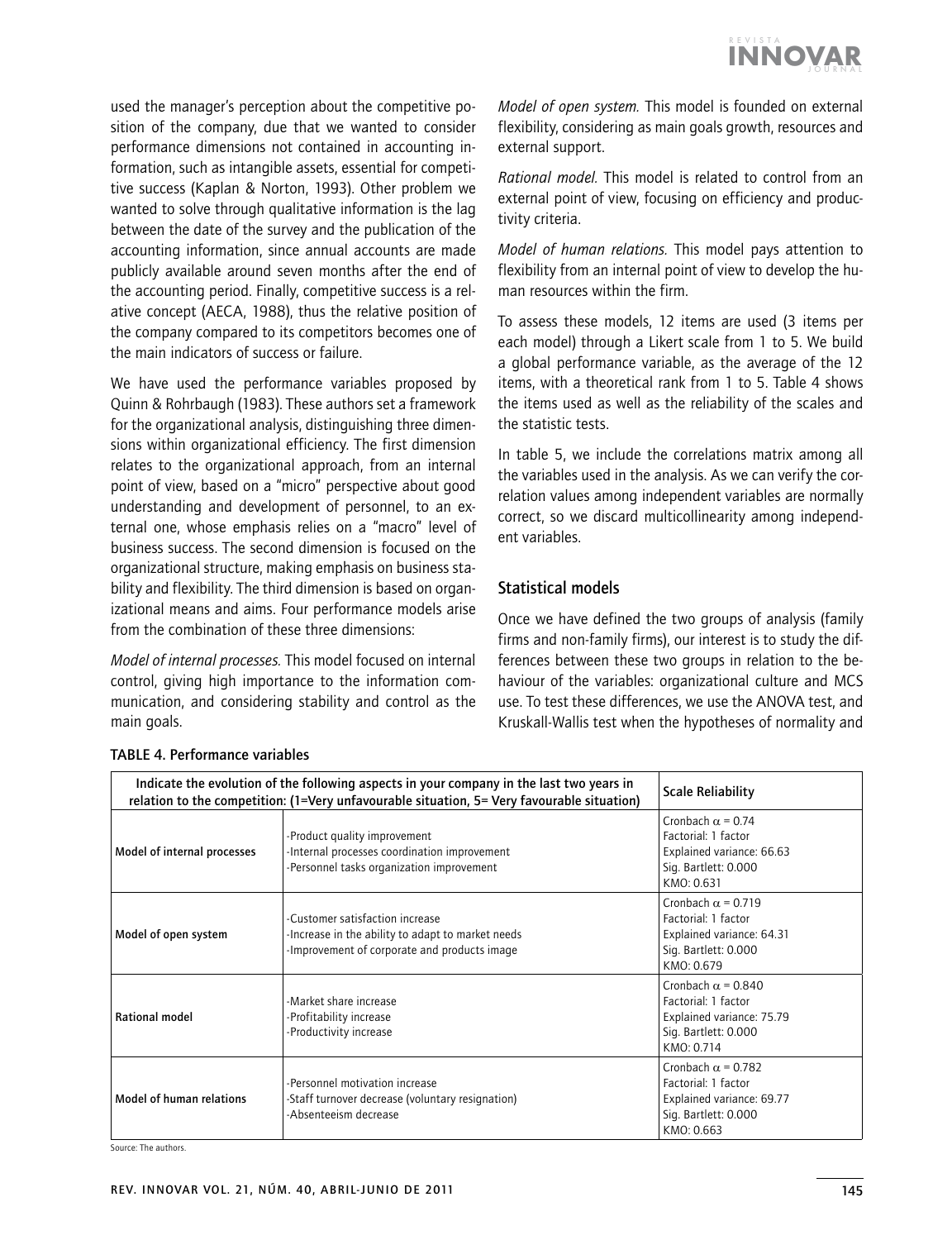|                             | Age (In)  | Size (In)              | Clan<br>Culture        | Adhocratic<br>Culture    | Market<br>Culture      | Hierarchical<br>Culture | Innovative<br>Culture  | <b>MCS</b>  |
|-----------------------------|-----------|------------------------|------------------------|--------------------------|------------------------|-------------------------|------------------------|-------------|
| Age (In)                    |           |                        |                        |                          |                        |                         |                        |             |
| Size (In)                   | ,077      |                        |                        |                          |                        |                         |                        |             |
| <b>Clan Culture</b>         | $-0.003$  | $-181$ <sup>**</sup> ) |                        |                          |                        |                         |                        |             |
| <b>Adhocratic Culture</b>   | ,047      | ,075                   | $-205$ (**)            |                          |                        |                         |                        |             |
| <b>Market Culture</b>       | $-100(*)$ | $,149$ <sup>**</sup> ) | $-590$ (**)            | $-0.037$                 |                        |                         |                        |             |
| <b>Hierarchical Culture</b> | ,046      | ,036                   | $-539$ <sup>**</sup> ) | $-459$ <sup>**</sup> )   | $-067$                 |                         |                        |             |
| <b>Innovative Culture</b>   | ,076      | ,016                   | $,242$ (**)            | $,824$ <sup>(**)</sup> ) | $-284$ <sup>**</sup> ) | $-0.682$ (**)           |                        |             |
| <b>MCS</b>                  | ,038      | $,131$ (**)            | .006                   | $,154$ <sup>**</sup> )   | ,015                   | $-125$ (**)             | $,126$ <sup>**</sup> ) |             |
| <b>Global Performance</b>   | $-0.042$  | ,035                   | $,156$ <sup>(**)</sup> | $,208$ (**)              | $-122$ (**)            | $-230$ (**)             | $,243$ <sup>**</sup> ) | $,230$ (**) |

\* p *≤* 0.05; \*\* p *≤* 0.01

Source: The authors.

variances homogeneity are not matched by the data. From a multivariate point of view, we use logit regression analysis. The Logit model is particularly suited for the analysis since the dependent variable (Family versus non-family firms) is an indicator variable (see Pindyck & Rubinfeld, 1981). By interpreting the regression coefficients, we can analyze the association between a series of independent variables and the fact that a firm is a family firm. The Logit model to test  $H_1$  is the following:

*Family firm*<sub>*i*</sub> =  $b_0$  +  $b_j$ *culture*<sub>*i*</sub> +  $b_j$ *size*<sub>*i*</sub> +  $b_j$ *age<sub>i</sub>* +  $b^{}_{\scriptscriptstyle{4}}$  sector<sub>i</sub> +  $\varepsilon^{}_{\scriptscriptstyle{i}}$ 

Where, *Family firm* is a dummy variable that takes value 1 to identify the family firms, and value 0 to identify nonfamily firms. *Culture* identifies the five types of culture studied (clan, adhocratic, hierarchical, market and innovative cultures). *Size* is the natural logarithm of the number of full-time equivalent employees in 2003. *Age* is the natural logarithm of the age of the firm. *Sector* takes value 0 for service firms and value 1 for manufacturing firms. We run this logit model five times, one considering each type of culture. The Logit model to test  ${\sf H}_{_2}$  is the following:

*Family firm*<sub>*i*</sub> =  $a_0 + a_1 MCS_1 + a_2$  size<sub>i</sub> +  $a_3 a g e_1 + a_4 g$  $a_i$  sector<sub>i</sub> +  $\varepsilon$ <sup>*i*</sup>

Where, *MCS* is the Management Control Systems use (average of 3 tools: management accounting, short-term cashflow budgets and financial analysis).

The research starts testing the existence of organizational culture and management control systems differences between family and non-family firms, to identify the main characteristics associated to family organizational culture. Nevertheless, once we have proved family firms maintain a differentiated culture and MCS from non-family businesses, we just focus on the family firms sample because of our second purpose regards to analyse the influence of this

particular organizational culture on performance of the family firm.

To verify the effect of organizational culture (H $_{\rm 3}$ ) and MCS use  $(H_4)$  on family firm performance, we use the hierarchical regression analysis. This method allows us to introduce the independent variables in different steps, so we can analyse the effects of each group of independent variables. In our case, firstly, we introduce the control variables and the culture variables, and later on, we introduce the MCS use variable. The standardized coefficients express the expected change in the dependent variable for each variation unit in the independent variables. The comparison between the two models is carried out through the change in *R*<sup>2</sup> , that indicates if the new variable (MCS use), incorporated to the second model, has influence on the analysed dependent variable (Global Performance).

Model 1: *Global Performance*<sub>*i*</sub> =  $c_0 + c_1$ *culture*<sub>*i*</sub> +  $c_2$ ·*size<sub>i</sub>*</sub> +  $c_3$ ·*age<sub>i</sub>*</sub> +  $c_4$  *sector<sub>i</sub>* +  $\varepsilon_i$ 

Model 2: *Global Performance*<sub>*i*</sub> =  $c'_0$  +  $c'_1$ *culture<sub>i</sub>* +  $c'$ <sub>2</sub> $\cdot$ size<sub>i</sub> + c'<sub>4</sub> $\cdot$ <sub>3</sub> $\cdot$ *age<sub>i</sub>* + c'<sub>4</sub> $\cdot$ *sector*<sub>*i*</sub> + c<sub>5</sub> $\cdot$ *MCS* +  $\varepsilon'$ <sub>*i*</sub>

Where *Global Performance* is the average of the 12 items linked to the Quinn and Rohrbaugh's model (1983). These models are estimated only for the family firm sample. We estimate one model for each type of culture.

### Results

Table 6 reveals the mean value of each type of culture for family and non-family firms. On one hand, the level of adhocratic culture in family firms (19.84) is significantly lower than in non-family firms (22.08). The same result is found for the level of innovative culture, where non-family firms are characterised by a more innovative culture (0.566) than that of family firms (0.541). On the

146 rev. innovar vol. 21, núm. 40, abril-junio de 2011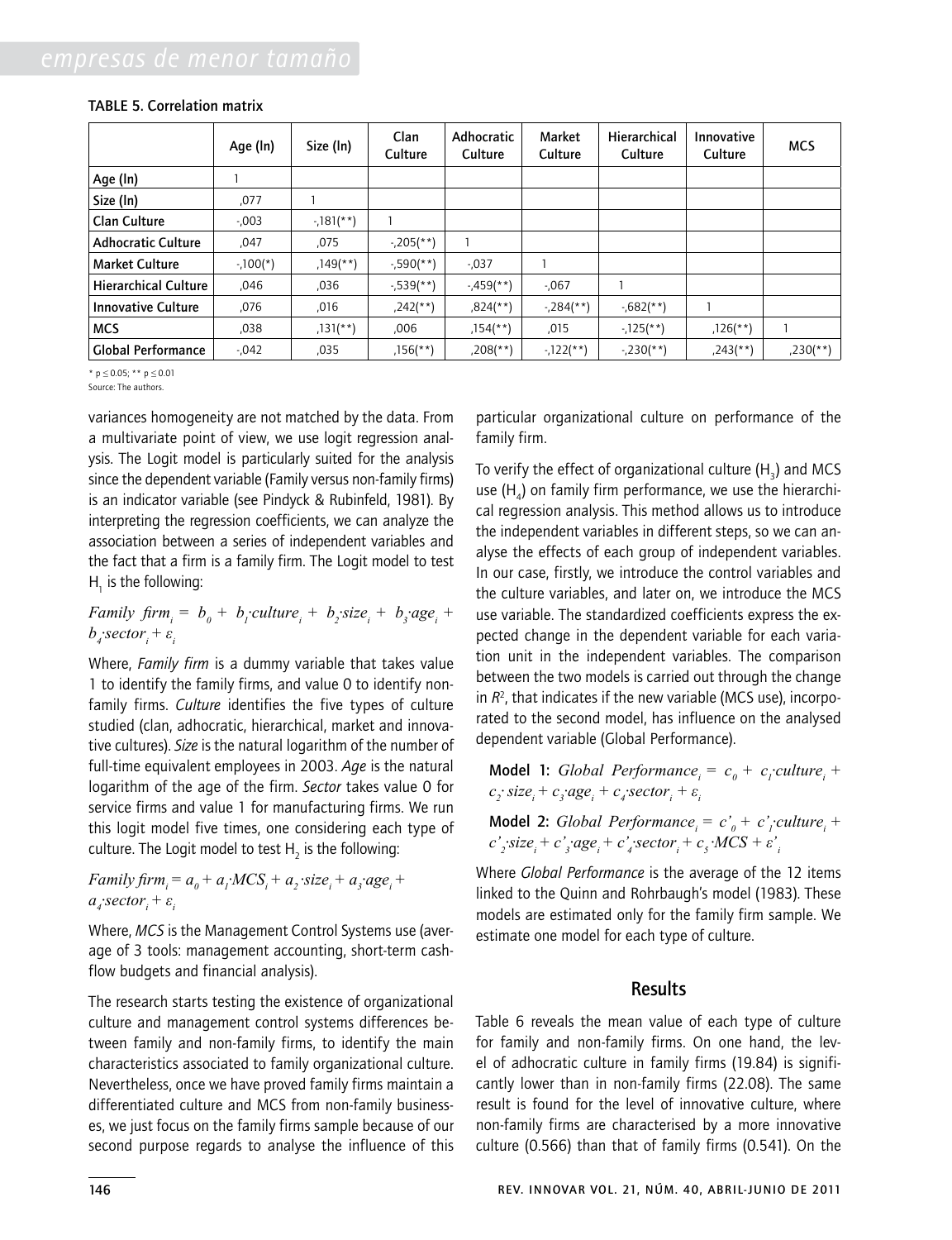

### Table 6. Cultural differences between family and non-family firms

| Culture (mean value) | Non Family Firms<br>$(n = 151)$ | <b>Family Firms</b><br>$(n = 285)$ | <b>F-Statistic</b><br>(sig.) |
|----------------------|---------------------------------|------------------------------------|------------------------------|
| Clan Culture         | 35.77                           | 34.24                              | 0,867(0.352)                 |
| Adhocratic Culture   | 22.08                           | 19.84                              | 4.840(0.028)**               |
| Market Culture       | 19.59                           | 18.99                              | 0,294(0.587)                 |
| Hierarchical Culture | 22.69                           | 26.92                              | 8,984(0.002)**               |
| Innovative Culture   | 0.566                           | 0.541                              | 4,747(0.029)**               |

\* p *≤* 0.1; \*\* p *≤* 0.05; \*\*\* p *≤* 0.01.

Kruskall-Wallis test has been used when there is no homogeneity among the variances as well as when the normality hypothesis is not held. Source: The authors.

| Dependent variable: FAMILY (1) VS NON FAMILY (0) FIRMS |                     |                     |                     |                     |                     |  |  |
|--------------------------------------------------------|---------------------|---------------------|---------------------|---------------------|---------------------|--|--|
|                                                        | Type $1^a$          | Type $2b$           | Type $3c$           | Type 4 <sup>d</sup> | Type 5 <sup>e</sup> |  |  |
| Intercept                                              | 0.061<br>(0.007)    | 0.227<br>(0.113)    | 0.021<br>(0.001)    | $-0.513$<br>(0.554) | 0.802<br>(0.952)    |  |  |
| Culture                                                | $-0.003$<br>(0.149) | $-0.022$<br>(4.335) | $-0.006$<br>(0.375) | 0.020<br>(5.522)    | $-1.614$<br>(2.778) |  |  |
| Size (In)                                              | $-0.121$<br>(0.806) | $-0.086$<br>(0.424) | $-0.093$<br>(0.484) | $-0.117$<br>(0.779) | $-0.110$<br>(0.693) |  |  |
| Age (In)                                               | 0.359<br>(4.656)    | 0.378<br>(5.073)    | 0.346<br>(4.267)    | 0.353<br>(4.409)    | 0.359<br>(4.545)    |  |  |
| Sector                                                 | 0.128<br>(0.356)    | 0.173<br>(0.635)    | 0.132<br>(0.376)    | 0.128<br>(0.350)    | 0.149<br>(0.474)    |  |  |
| Highest VIF                                            | 1.059               | 1.020               | 1.046               | 1.011               | 1.016               |  |  |
| Chi-Square (sig.)                                      | 5.850 (0.211)       | 10.081 (0.039)      | 6.075 (0.194)       | 11.623 (0.020)      | 8.018 (0.091)       |  |  |
| <b>Hosmer Lemeshow</b>                                 | 10.590 (0.226)      | 3.045 (0.932)       | 5.182 (0.738)       | 7.894 (0.444)       | 7.728 (0.460)       |  |  |
| $R2$ Naglkerke                                         | 0.020               | 0.035               | 0.021               | 0.040               | 0.028               |  |  |
| $\frac{0}{0}$                                          | 65.3                | 65.8                | 64.8                | 66.8                | 65.8                |  |  |

#### Table 7. Logit models to analysis cultural differences between family and non-family firms

a For the estimation of the models below Type 1 the culture variable identifies the degree of CLAN culture in the firm.

<sup>b</sup> For the estimation of the models below Type 2 the culture variable identifies the degree of ADHOCRATIC culture in the firm.

<sup>c</sup> For the estimation of the models below Type 3 the culture variable identifies the degree of MARKET culture in the firm.

 $^{\text{d}}$  For the estimation of the models below Type 4 the culture variable identifies the degree of HIERARCHICAL culture in the firm.

e For the estimation of the models below Type 5 the culture variable identifies the degree of INNOVATIVE culture in the firm.

Associated Wald statistic (between brackets) below each coefficient.

Source: The authors.

other hand, the hierarchical culture is more important for the family firms. In fact, the mean value of hierarchical culture level ascends to 26.92 for family firms, while this value decreases to 22.69 for non-family firms. This difference is significant at 95%.

Table 7 shows the results from the five logit regression analyses by examining the importance of the relationships between the probability of being a family firm and the different types of culture (clan, adhocracy, market, hierarchy, innovation), taking into account the control variables. The chi-square statistics indicate that the models fit the data fairly well, except for the estimations that consider clan and market cultures as independent variables. The coefficients for adhocratic culture (-0.022), hierarchical culture (0.020) and innovative culture (-1.614) are highly significant in the different estimations. These results verify  $H_1$  from a multivariate point of view–family firms are

characterised by a different culture than non-family firms. In fact, family firms are less adhocratic, more hierarchical and less innovative than non-family firms are. These findings are in line with previously identified culture values in family businesses research, such as autocratic leadership and patriarchal or paternalistic culture (Marshall et al., 2006; Kotey, 2005; Sorenson, 2000; Harrison et al., 1997; Bass, 1990).

Table 8 presents the results about the differences in MCS use. The univariate analysis indicates that non-family firms use these managerial tools more than family firms do. Indeed, in a scale from 1 to 5, the mean use of these tools is 3.61 for family businesses, while this value increases to 3.79 for the non-family firms. This difference is significant at 95% level. The difference is due to a higher level of implementation of cash-flow budgets and the firm financial position analysis.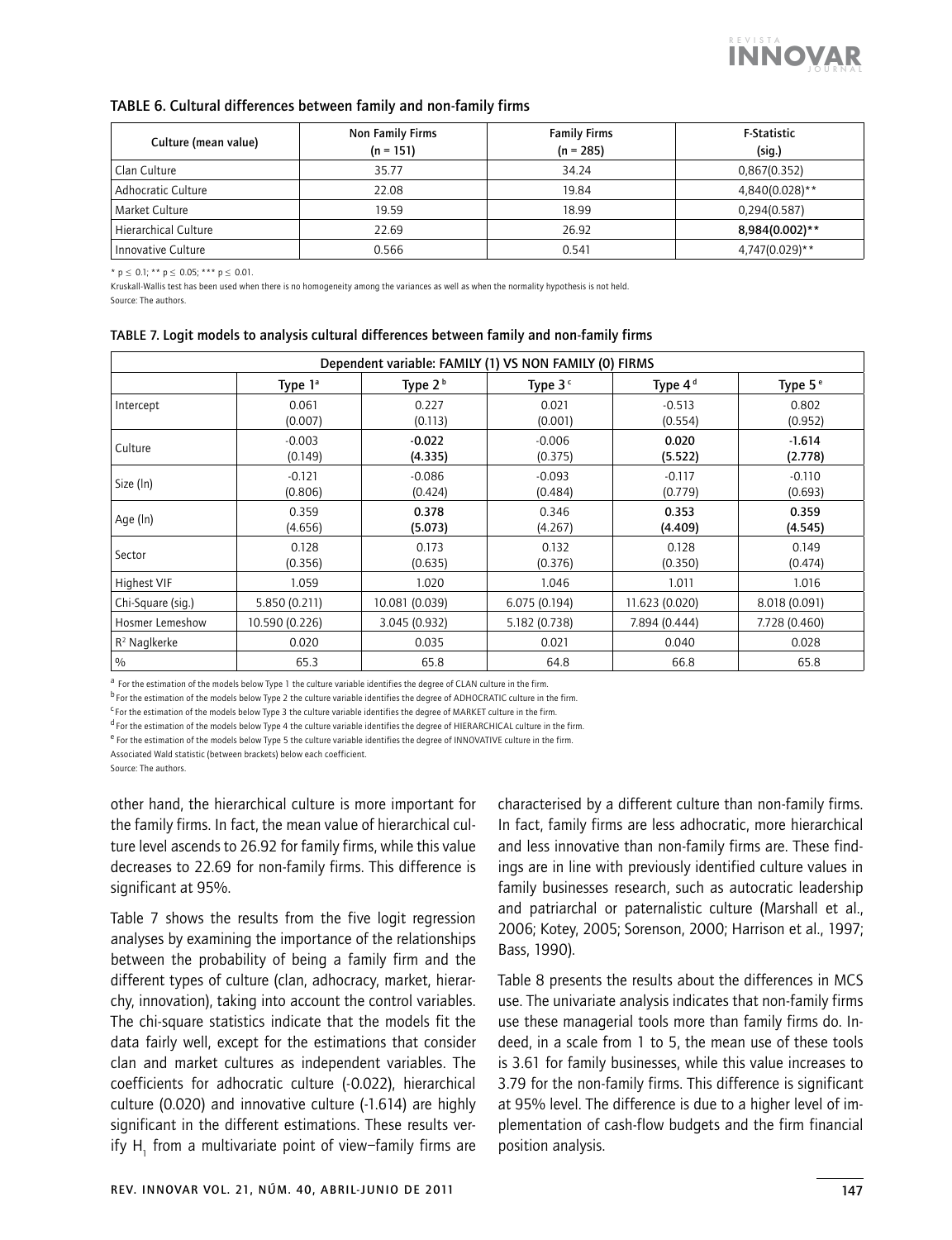| Management Control System (mean value)                 | Non Family Firms<br>$(n = 151)$ | <b>Family Firms</b><br>$(n = 285)$ | <b>F-Statistic</b><br>(sig.) |
|--------------------------------------------------------|---------------------------------|------------------------------------|------------------------------|
| Implementation and control of a cost accounting system | 3.52                            | 3.35                               | 1.778(0.183)                 |
| Implementation of short-term and cash-flow budgets     | 3.69                            | 3.51                               | $2.856(0.091)$ *             |
| Analysis of the financial situation                    | 4.14                            | 3.96                               | $4.063(0.044)$ **            |
| <sup>a</sup> MCS use                                   | 3.79                            | 3.61                               | $4.366(0.037)$ **            |

#### Table 8. MCS use differences between family and non-family firms

\* p *≤* 0.1; \*\* p *≤* 0.05; \*\*\* p *≤* 0.01.

a Mean value of the above items.

Kruskall-Wallis test has been used when there is no homogeneity between the variances as well as when the normality hypothesis is not held. Source: The authors.

Table 9 reveals the results from the logit regression analysis by exploring the importance of relationships between the probability of being a family firm and the use of MCS, taking into account the control variables. The chi-square statistic indicates that the model fits the data fairly well. The coefficient associated to the MCS is negative (-0.219). This finding leads to consider that family firms use MCS more than non-family firms. These results verify  $\mathsf{H}_{_{2^{\prime}}}$  showing differences between family and non-family firms in terms of MCS use.

Table 9. Logit models to analysis MCS differences between family and non-family firms

| Dependent variable: FAMILY (1) VS NON-6 FAMILY (0) FIRMS |                     |  |  |  |
|----------------------------------------------------------|---------------------|--|--|--|
| Intercept                                                | 0.647<br>(0.705)    |  |  |  |
| <b>MCS</b>                                               | $-0.219$<br>(2.959) |  |  |  |
| Size (In)                                                | $-0.092$<br>(0.490) |  |  |  |
| Age (In)                                                 | 0.367<br>(4.792)    |  |  |  |
| Sector                                                   | 0.138<br>(0.404)    |  |  |  |
| <b>Highest VIF</b>                                       | 1.024               |  |  |  |
| Chi-Square (sig.)                                        | 8.687 (0.069)       |  |  |  |
| Hosmer Lemeshow                                          | 8.289 (0.406)       |  |  |  |
| $R2$ Naglkerke                                           | 0.030               |  |  |  |
| $\%$                                                     | 65.1                |  |  |  |

Source: The authors.

Table 10 shows estimations of models 1 and 2 considering the five types of culture as independent variables separately. We note in all the models independent variables have a variance inflation factor (VIF) below 1.08, so we discard the presence of multicollinearity. The test of White (1980) has not rejected homoscedasticity in all the models. Therefore, coefficients show consistent standard error, which ensures the relevance and reliability of our estimations.

About the third hypothesis, the most innovative cultures– adhocratic and clan–have a positive and significant influence on performance. In addition, the innovative culture variable (as a mix of adhocratic and clan cultures) has a positive coefficient with a very high significance (99%). Therefore, we can accept our hypothesis that considers those companies with more innovative cultures achieve a higher performance. Our results are in line with those of Bhaskaran (2006), Hsueh & Tu (2004), Rosenau et al. (1996), Morcillo (1997), DiBella & Nevis (1998), and Tushman & O'Reilly (2002), who support innovative firms perform better.

These results are showed in Table 10 for each model 1, where the standardised coefficients associated to the culture variables are positive and significant for estimations type 1 (clan culture: 0.226\*\*\*), type 2 (adhocratic culture:  $0.184***$ ) and type 5 (innovative culture:  $0.257***$ ). Nevertheless, we cannot obtain significant evidence on the relationship between market culture and performance (model 1 for type 3), since the global fitness of the model is hardly significant (F: 1.550). We find a negative and significant relationship between hierarchical culture and performance (model 1, type 4: -0.246\*\*\*). This result also proves that the degree of hierarchical culture is associated with a worse performance.

Models 2, testing the MCS use, reveal the results of the hierarchical regressions (Table 10). These results show the positive and significant effect of MCS use on performance, once we have taken into account the influence of culture. This is so because the change in  $R^2$  is significant for each type of estimation, as F statistic values disclose. In models 2, MCS use has a significant and a positive coefficient (Type 1: 0.163\*\*; Type 2: 0.144\*\*; Type 3: 0.161\*\*; Type 4: 0.148\*\*; Type 5: 0.129\*\*). Therefore,  $H_4$  is confirmed.

# **Discussion**

There is not a consensus about a theory that supports the existence of a generally accepted values and beliefs around what the family organizational culture is. The research approaches trying to identify a unique family firm culture are heterogeneous and makes the comparison between studies difficult. In this sense, the main aim of the study is to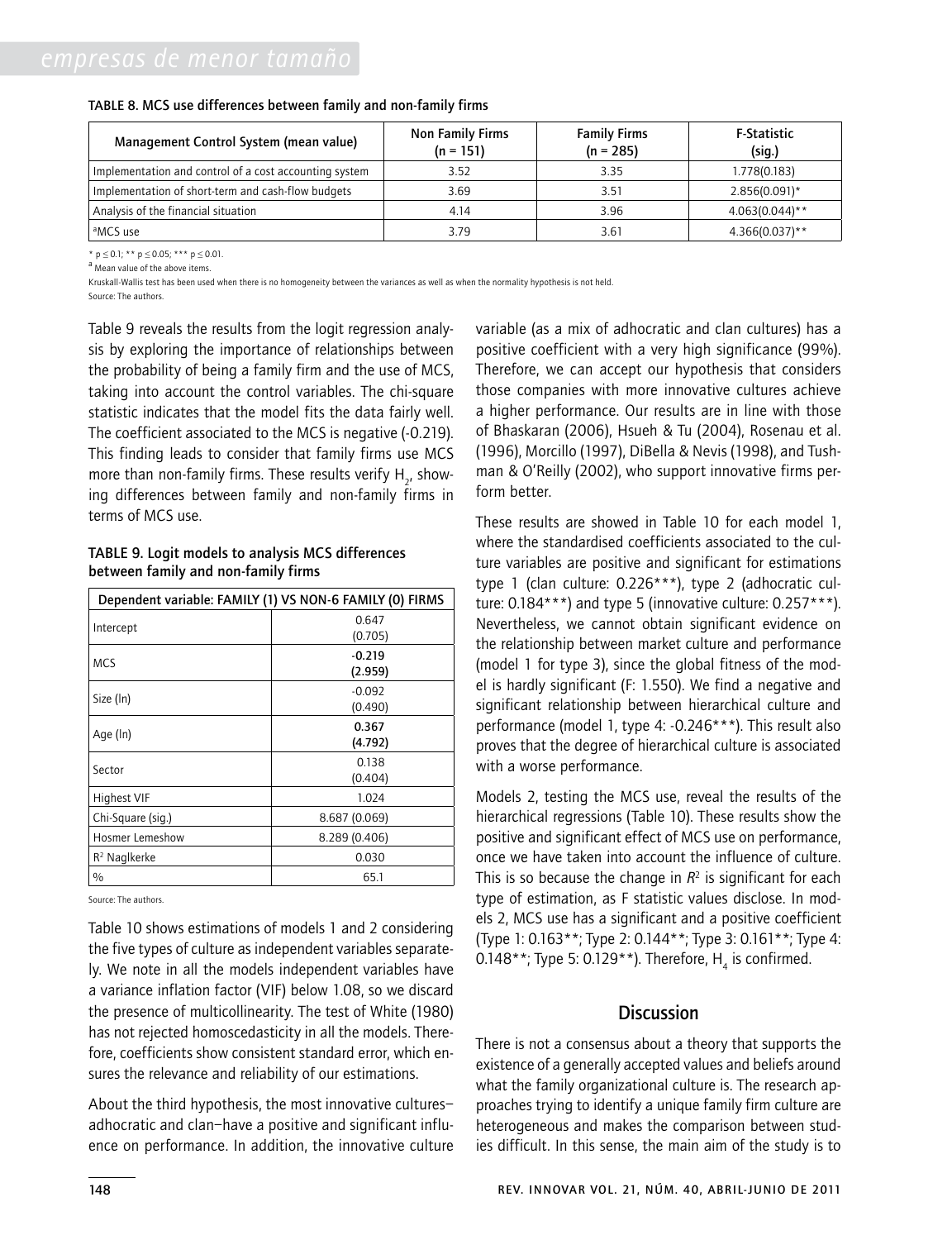| Dependent variable: Global performance |                        |                        |                        |                        |                        |                        |                        |                        |                        |                        |
|----------------------------------------|------------------------|------------------------|------------------------|------------------------|------------------------|------------------------|------------------------|------------------------|------------------------|------------------------|
|                                        |                        | Type $1^a$             |                        | Type $2b$              | Type $3c$              |                        | Type 4 <sup>d</sup>    |                        | Type 5 <sup>e</sup>    |                        |
|                                        | Model 1                | Model 2                | Model 1                | Model 2                | Model 1                | Model 2                | Model 1                | Model 2                | Model 1                | Model 2                |
| Culture                                | 0.226<br>(3.606)       | 0.222<br>(3.592)       | 0.184<br>(2.945)       | 0.163<br>(2.595)       | $-0.157$<br>(-2.432)   | $-0.149$<br>$(-2.334)$ | $-0.246$<br>$(-4.022)$ | $-0.234$<br>(-3.840)   | 0.257<br>(4.163)       | 0.240<br>(3.878)       |
| Size (In)                              | 0.027<br>(0.430)       | 0.006<br>(0.088)       | $-0.031$<br>$(-0.495)$ | $-0.048$<br>$(-0.761)$ | 0.020<br>(0.315)       | $-0.002$<br>$-0.033$   | $-0.022$<br>$(-0.355)$ | $-0.040$<br>$(-0.659)$ | $-0.020$<br>(-0.330)   | $-0.037$<br>$(-0.601)$ |
| Age (ln)                               | $-0.018$<br>$(-0.285)$ | $-0.023$<br>$(-0.367)$ | $-0.020$<br>$(-0.325)$ | $-0.024$<br>(-0.383)   | $-0.031$<br>$(-0.486)$ | $-0.035$<br>(-0.554)   | $-0.004$<br>$(-0.065)$ | $-0.009$<br>$(-0.146)$ | $-0.026$<br>$(-0.426)$ | $-0.030$<br>$(-0.486)$ |
| Sector                                 | $-0.020$<br>$(-0.316)$ | $-0.027$<br>$(-0.444)$ | $-0.039$<br>$(-0.621)$ | $-0.044$<br>$(-0.707)$ | $-0.027$<br>$(-0.436)$ | $-0.035$<br>(-0.558)   | $-0.028$<br>$(-0.453)$ | $-0.035$<br>$(-0.566)$ | $-0.028$<br>$(-0.460)$ | $-0.035$<br>$(-0.571)$ |
| <b>MCS</b>                             |                        | 0.163<br>(2.659)       |                        | 0.144<br>(2.288)       |                        | 0.161<br>(2.585)       |                        | 0.148<br>(2.408)       |                        | 0.129<br>(2.076)       |
| Highest VIF                            | 1.048                  | 1.066                  | 1.017                  | 1.038                  | 1.067                  | 1.087                  | 1.019                  | 1.028                  | 1.027                  | 1.042                  |
|                                        | $3.325**$              | $4.139***$             | $2.240*$               | $2.869**$              | 1.550                  | $2.604**$              | $4.119**$              | $4.518***$             | $4.392**$              | $4.423**$              |
| R <sup>2</sup>                         | 0.050                  | 0.076                  | 0.034                  | 0.054                  | 0.024                  | 0.050                  | 0.062                  | 0.083                  | 0.066                  | 0.082                  |
| Change $R^2$                           |                        | $0.026**$              |                        | $0.020**$              |                        | $0.025**$              |                        | $0.021**$              |                        | $0.016**$              |

# Table 10. Culture and MCS use influences on family firm global performance

a For the estimation of the models below Type 1 the culture variable identifies the degree of CLAN culture in the firm.

b For the estimation of the models below Type 2 the culture variable identifies the degree of ADHOCRATIC culture in the firm.

c For the estimation of the models below Type 3 the culture variable identifies the degree of MARKET culture in the firm.

d For the estimation of the models below Type 4 the culture variable identifies the degree of HIERARCHICAL culture in the firm.

e For the estimation of the models below Type 5 the culture variable identifies the degree of INNOVATIVE culture in the firm.

Since White's test for Heteroskedasticity has not been rejected in any regression, homoscedasticity is assumed in all of them.

Associated t-student statistic (between brackets) below each standardised coefficient.

\* p *≤* 0.1; \*\* p *≤* 0.05; \*\*\* p *≤* 0.01.

Source: The authors.

contribute identifying aspects associated to family business, to fill a gap in literature around what the cultural and organizational characteristics associated to family firms are. With this research we try to go one step forward contributing with new results to build a general theory on family firms, starting from a broadly tested model which classifies business in five cultures: market, hierarchy, clan, adhocracy (Cameron and Quinn Model, 1999), adding an innovative culture as a mix of clan and adhocratic cultures. We compare organizational culture variables between family and non-family firms to analyse the cultural differences filling a gap in the literature identified by Zahra et al. (2004).

The findings confirm the existence of cultural differences between family and non-family firms. In a manner, family firms have their own cultural values and beliefs. They maintain higher hierarchical and lower adhocratic values than non-family firms. That means non-family firms are more dynamic and adventurous than family businesses. In the same way, regarding managerial style, non-family firms concede more importance than family firms to promote individual initiatives, risk taking and innovation, so there is a commitment to innovation and continuous development.

Family firms appear to be more hierarchical than non-family firms are. Thus, they are more formalized and structured companies, promoting employment stability and little uncertainty. This fact is related to one of the main concerns of the founder, since the altruism towards his relatives refers to get a stable and lasting employment. Besides, a more hierarchical organization supposes to keep a respect towards established rules and company policies, as well as to accomplish with organizational hierarchy. Regarding strategic issues, a hierarchical organization within family firms implies looking for efficiency, development of planning for the production function, as well as implementing low costs strategy.

Organizational culture is linked to firm performance (Rosenthal & Masarech, 2003), therefore we test the effects of organizational culture on family-firms performance. The results point out towards a negative effect of hierarchical culture on performance. Furthermore, adhocratic and clan cultures have a positive and significant influence on performance. Family firms that promote understanding the company like a great family–sharing the same values such as loyalty and commitment, working as a team and worrying about employee satisfaction–will develop a clan culture and reaching higher performance. Besides, those family firms, which are characterised by a dynamic and adventurous view of the firm, by individual initiatives and innovation as key aspects in managerial style, and commitment towards innovation and development of new and innovative products as key values shared by employees, will develop an adhocratic culture and achieving higher performance.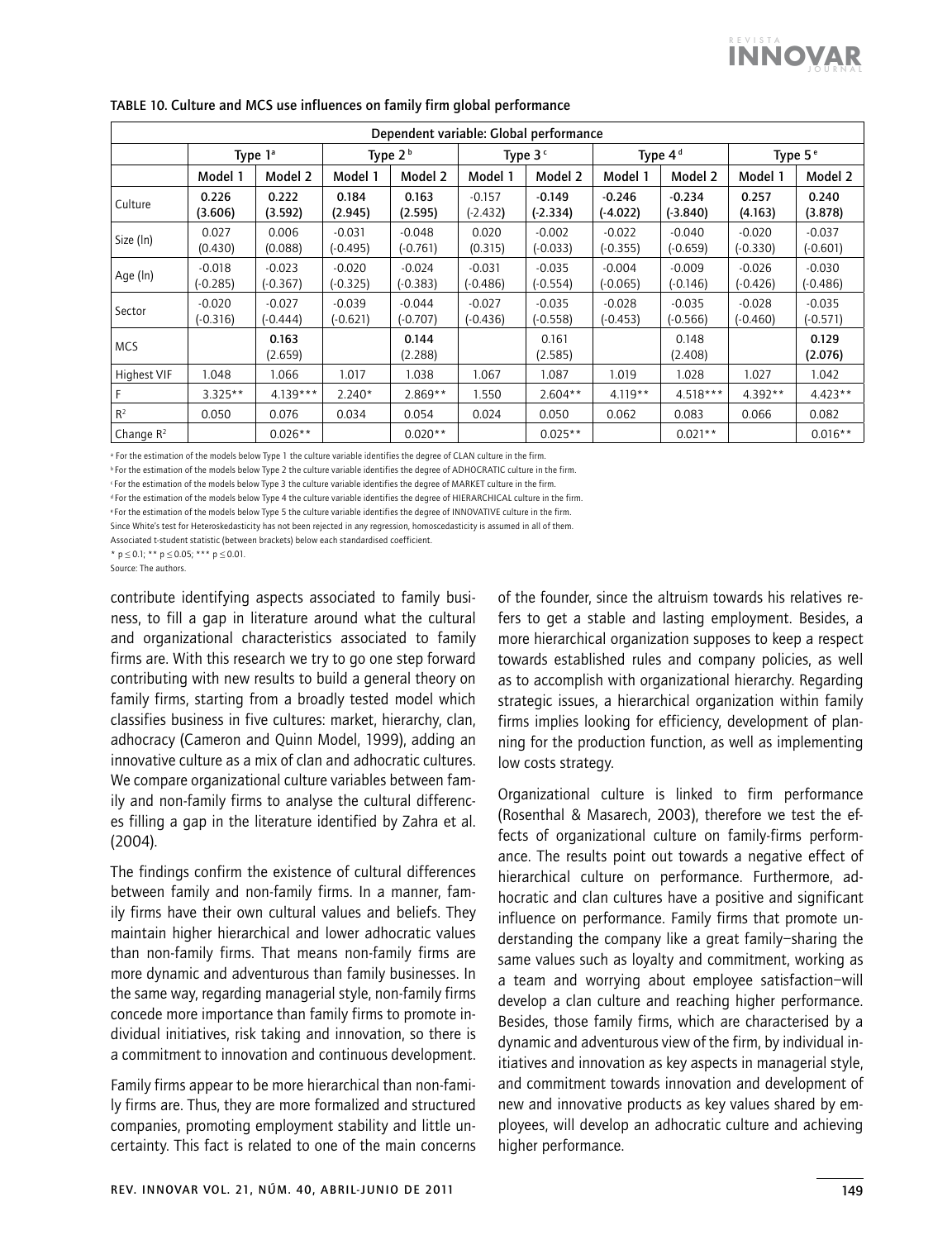We also measure the effect of the innovative culture variable (as a mix of adhocratic and clan cultures) to contribute enhancing the previous limited research on the role of innovation within family firms (Craig & Moores, 2006). To this effect, identifying new dimensions on business culture could help us to get better understanding on family business behaviour. The results confirm the more innovative the family firm is, the higher performance the firm will achieve.

Additionally, due to the organizational control systems are needed to transmit and reinforce the culture of the firm (Flamholtz, 1983), we analyse the differences in management control systems between family and non-family firms. In this case, we take into account specificities of family firm within the framework of Agency and Stewardship Theories. We test the degree of implementation of a cost accounting system, short-term and cash-flow budgets and the use of financial analysis for the decision-making process between family and non-family firms. Our results confirm the less use of such management controls in the case of family firms. We have obtained evidence to confirm that the implementation of management controls in family firms affects positively the firm performance. A priori, it seems to be evidence to sustain the reasoning followed by Schulze et al. (2002) and Lubatkin et al. (2005) that predicts a positive effect of the use of MCS mechanisms on performance because the elimination of inefficiencies caused by the negative side of altruism and self-control. Analysing this issue, we have to keep in mind that MCS are not only used to control manager's actions, but also to improve the decision-making process. According to Simons (1995), the key issue of management control systems is to manage the trade-off between creative innovation and predictable goal achievement, and balancing the dilemma between control and flexibility.

# **Conclusions**

This research analyses the relationship among organizational culture, management control systems and performance of family firms, using a sample of 436 family (285) and non-family (151) firms. To measure family firm culture, we base our research on the Organizational Culture Assessment Instrument proposed by Cameron & Quinn (1999), in which four cultures can be identified: market, hierarchical, clan and adhocratic. This model has been improved by building a new type of culture called "innovative culture", because of innovative culture allows companies to achieve sustainable competitive advantages. The results confirm organizational cultural differences between family and non-family firms. Family firms have their own culture, since

they have higher hierarchical and lower adhocratic values than non-family firms. These results are in line with previously identified culture values in family business research, such as autocratic and patriarchal or paternalistic culture. Furthermore, the empirical evidence proves that an innovative culture (a mixture of clan and adhocracy) influences positively on family firm performance, while a hierarchical culture has the opposite effect.

As far as management control systems are concerned, we found non-family firms use managerial tools more than family firms do. Additionally, our findings show that management control systems allow the company to achieve higher organizational performance. Thus, we verify that management control systems become an essential factor for family firms, since they provide essential information for decision-making process.

We expect our results to be useful for family firms' entrepreneurs, because they should be aware of benefits from the implementation of an innovative culture and the use of management control systems. They should understand that an innovative attitude implies the adoption of new ideas and values that are not threats but strengths, to gain competitiveness and assure the future of the family firm. The best strategy could be to focus on exploratory learning and innovation. In this connection, family firms should face key issues such as the succession process, internationalization, professionalization, from an innovative point of view. We also expect the results of the study help policy makers to drive their efforts in continually facilitating the progress of family firm, knowing they are main contributors to welfare and well-being of developed economies.

# Limitations and further research

The research has some limitations that provide avenues for future research. Several researchers have developed many definitions to identify the concept of family firm, considering variables related to ownership and control. Unfortunately, in this research we have only been able to identify the family ownership in the equity. In future research we will consider family firm when it has the following characteristics: the family owns and controls the company, as well as the decision-making process, and there is a clear intention of passing on the company to the next generation, according to Sharma et al. (1997), Romano et al. (2000), and Monreal et al. (2002).

To test the use of management control systems in family firms with the intention of reducing agency costs, to control outside members in the board of directors would be interesting for the characteristics associated to the board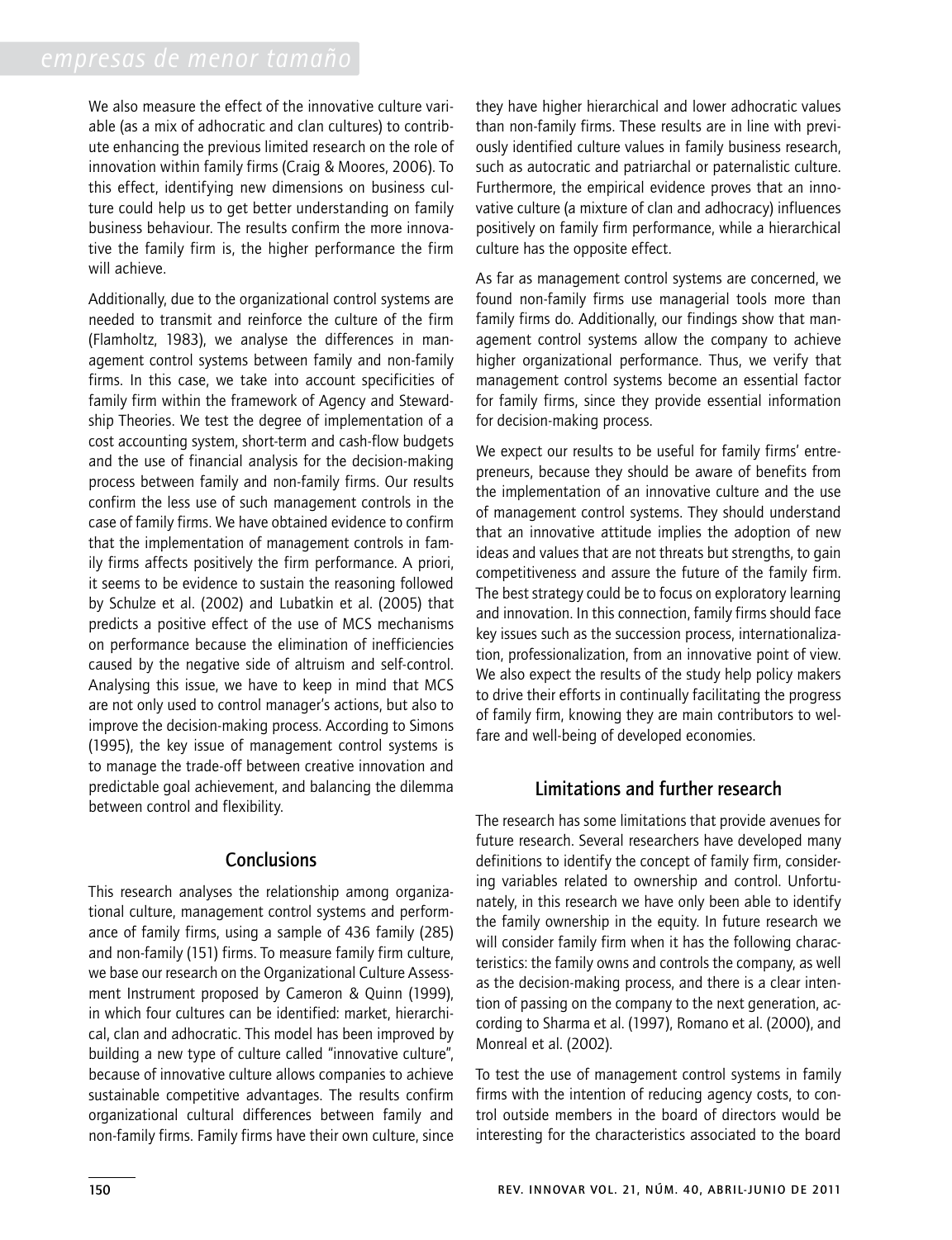of directors, as well as for founder's tenure. Another important agency cost control mechanism to consider is the incentive compensation policies (Chrisman et al., 2007). With the information of the study, we are not able to identify the causality between the fact of being a family firm and the less use of these controls. In this sense, we will consider in future research the moderate effects associated to self-control of owner-manager and the problems originated by the altruism of the family.

We are aware that we do not consider some important information regarding specific characteristics from country culture, that should be included in future research. Country cultural values will determine the general framework the entrepreneur faces when he starts and runs a business. Besides, we should interpret the results cautiously, since the sample reflects just the opinions from national family-firms. This fact does not allow the generalization of results. Moreover, the survey is self-reported and it was only launched to the manager of the company, missing some other important perceptions about the family firm culture, such as those from family members, employees and board members.

Furthermore, the study only focuses on private small and medium sized companies, the extension of the results to large sized and public companies will help us to understand the complete population of family firms. This line of research is justified because governance mechanisms of large sized family companies will lead to a different approach to Agency and Stewardship Theories (Jaskiewicz & Klein, 2007). Private small and medium sized firms have a high concentration of ownership and strong presence of owners in the management, thus the goal alignment between owners and managers is higher than in large listed companies.

Additionally, the results of the research would improve and strengthen if we could consider a longitudinal database instead of cross-sectional information. In this sense, the usefulness of our results would improve verifying the positive effect of the implementation of an innovative culture and MCS on family firm performance from a longitudinal perspective, increasing the awareness of family firms about the importance to consider these factors as a source of competitive advantages.

# References

- Adler, R., Everett, A.M. & Waldron, M. (2000). Advanced management accounting techniques in manufacturing: utilization, benefits, and barriers to implementation. *Accounting Forum*, *24*(2), 131-50.
- AECA. (1988). La competitividad de la empresa: concepto, características y factores determinantes. Principios de Organización de Empresas. Documento 4*.* Madrid: AECA.
- Anderson, R.C. & Reeb, D.M. (2003). Founding-family ownership and firm performance: Evidence from the S&P 500. *The Journal of Finance*, 58, 1301-1328.
- Barney, J.B. (1991). Firm resources and sustained competitive advantage. *Journal of Management*, *17*(1), 99-120.
- Bass, B.M. (1990). *Bass and Stogdill's handbook of leadership*. New York: The Free Press..
- Basu, A. (2004), Entrepreneurial aspirations among family business owners: An analysis of ethnic business owners in the UK. *International Journal of Entrepreneurial Behaviour & Research*, *10*(1–2), 12-33.
- Bhaskaran, S. (2006). Incremental innovation and business performance: Small and medium-size food enterprises in a concentrated industry environment. *Journal of Small Business Management*, *44*(1), 64-80.
- Bisbe, J. & Otley, D. (2004). The effects of the interactive use of management control systems on product innovation. *Accounting, Organizations and Society*, *29*, 709-737.
- Bright, J., Davies, R.E., Downes, C.A. & Sweeting, R.C. (1992). The deployment of costing techniques and practices: A UK study. *Management Accounting Research*, 3, 201-211.
- Bruns, W.J. & Waterhouse, J.H. (Autumn 1975). Budgetary control and organization structure. *Journal of Accounting Research*, *13*, 177- 203.
- Burt, R. S., Gabbay, S. M., Holt, G. & Moran, P. (1994). Contingent organization as a network theory: The culture performance contingency function. *Acta Sociológica*, *37*, 345-370.
- Cameron, K. S. & Quinn, R. E. (1999). *Diagnosing and changing organizational culture. Base on the competing values framework*. Reading, Mass: Addison-Wesley.
- Carney, M. & Gedajlovic, E. (2002). The coupling of ownership and control, and the allocation of financial resources: Evidence from Hong Kong. *Journal of Management Studies*, *39*(1), 123-146.
- Chapman, C. S. (1997). Reflections on a contingency view of accounting. *Accounting Organizations and Society*, *22*, 189-205.
- Cheng, L. K. & Tao, Z. (1999). The impact of public policies on innovation and imitation: the role of technology in growth models. *International Economic Review*, *40*(1), 187-207.
- Chenhall, R.H. & Langfield-Smith, K. (1998). Adoption and benefits of management accounting practices: An Australian study. *Management Accounting Research*, *9*, 1-19.
- Chenhall, R.H. & Langfield-Smith, K. (1998b). The relationship between strategic priorities, management techniques and management accounting: An empirical investigation using a systems approach. *Accounting, Organizations and Society*, *23*(3), 243-264.
- Choe, J.M. (2004). The relationships among management accounting information, organizational learning and production performance. *Journal of Strategic Information Systems, 13*, 61-85.
- Chrisman, J.J., Chua, J.H., Kellermanns, F.W. & Chang, E.P.C. (2007). Are family managers agents or stewards? An exploratory study in privately held family firms. *Journal of Business Research*, *60*(10), 1030-1038.
- Chua, J.H., Chrisman, J. & Sharma, P. (1999). Defining the family business by behaviour. *Entrepreneurship Theory and Practice*, *23*(4), 19-39.
- Chua, J.H., Chrisman, J.J. & Steier, L.P. (2003). Extending the theoretical horizon of family business research. *Entrepreneurship Theory and Practice*, *27*(4), 331-338.
- Corbetta, G. & Salvato, C. (2004). Self-serving or self-actualizing? Models of man and agency costs in different types of family firms: A commentary on comparing the agency costs of family and non-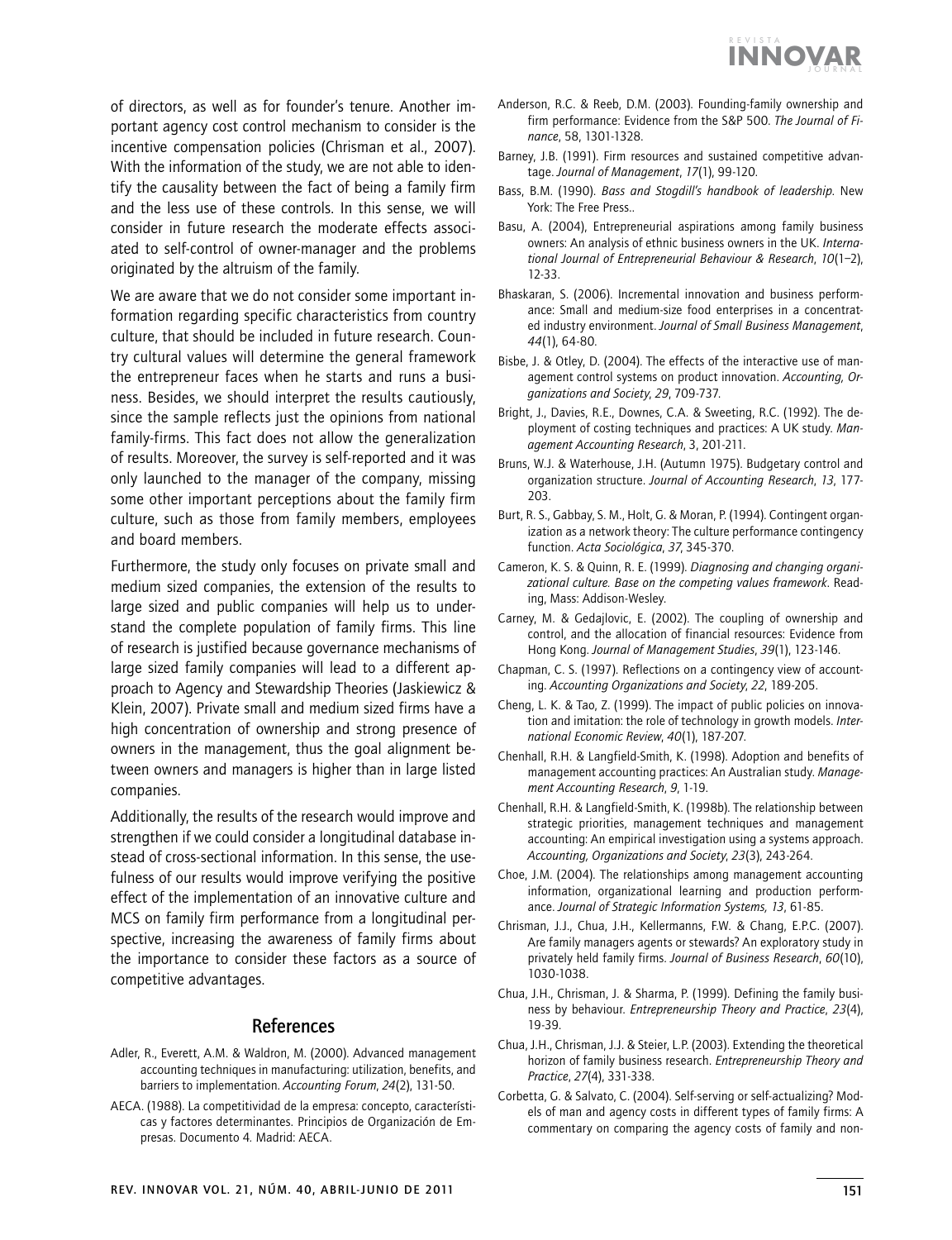family firms: Conceptual issues and exploratory evidence. *Entrepreneurship Theory & Practice*, *28*(4), 355-362.

- Craig, J.B. & Moores, K. (2006). A 10-year longitudinal investigation of strategy, systems, and environment on innovation in family firms. *Family Business Review*, *19*(1), 1-10.
- Daily, C.M. & Dollinger, M.J. (1993). Alternative methodologies for indentifying family versus non family-managed businesses. *Journal of Small Business Management*, *31*, 79-90.
- Danco, L.A. (1975), *Beyond survival: A business owner's guide for success.* Cleveland. Ohio. U.S.A. Center for Family Business.
- Dávila, A. (2000). An empirical study on the drivers of management control systems design in new product development. *Accounting, Organizations and Society*, *25*, 383-410.
- De Long, D. & Fahey, L. (2000). Diagnóstico de las barreras culturales frente a la gestión del conocimiento. *Academy of Management Executive*, *14*(4), 113-127.
- Deakins, D., Morrison, A. & Galloway, L. (2002). Evolution, financial management and learning in the small firm. *Journal of Small Business and Enterprise Development*, *9*(1), 7-16.
- Denison, D.R., Lief, C. & Ward, J.L. (2004). Culture in family-owned enterprises: Recognizing and leveraging unique strengths. *Family Business Review*, *17*(1), 61-70.
- DiBella, A. & Nevis, E. C. (1998). *How organizations learn: An integrated strategy for building learning capability*. San Francisco: Jossey-Bass.
- Dodero, S. (2002). *El secreto de las empresas familiares exitosas*. Buenos Aires: El Ateneo.
- Dunn, B. (1995). Success themes in Scottish family enterprises: Philosophies and practices through generations. *Family Business Review*, *8*, 17-28.
- Dyer, W. (1986). *Cultural change in family firms*. San Francisco: Jossey-**Bass**
- Fama, E.F. & Jensen, M.C. (1983). Separation of ownership and control. *Journal of Law and Economics*, *26*, 301-325.
- Flamholtz, E.G. (1983). Accounting, budgeting and control systems in their organizational context: Theoretical and empirical perspectives. *Accounting, Organizations and Society*, *8*(2-3), 153-169.
- Gallo, M.A. (1998). *La sucesión en la empresa familiar*. Barcelona: Colección Estudios e Informes de la Caixa 12.
- Gallo, M.A. & Amat, J.M. (2003). *Los secretos de las empresas familiares centenarias*. Barcelona: Deusto.
- Gómez-Mejía, L., Núñez-Nickel, M. & Gutiérrez, I. (2001). The role of family ties in agency contracts. *Academy of Management Journal*, *44*(1), 81-95
- Gordon, G.G. & Di Tomaso, N. (1992). Predicting corporate performance from organizational culture. *Journal of Management Studies*, *29*, 783-799.
- Habbershon, T.G. & Williams, M. (1999). A resource-based framework for assessing the strategic advantages of family firms. *Family Business Review*, *12*, 1-25.
- Habbershon, T.G., Williams, M. & MacMillan, I.C. (2003). A unified systems perspective of family firm performance. *Journal of Business Venturing*, *18*, 451-465.
- Harris, M. & Raviv, A. (1991). The theory of capital structure. *The Journal of finance*, *46*(1), 297-355.
- Harrison, R.T., Dibben, M.R. & Mason, C. (1997). The role of trust in the informal investor's investment decision: An exploratory analysis. *Entrepreneurship Theory and Practice*, *24*(4), 63-81.
- Herath, S.K., Herath, A. & Abdul Azeez, A. (2006). Family firms and corporate culture: A case study from a Less Developed Country

(LDC). *International Journal of Management and Enterprise Development*, *3*(3), 227-243.

- Ho, S. & Wong, K.S. (2001). A study of the relationship between corporate governance structures and the extent of voluntary disclosure. *Journal of International Accounting, Auditing and Taxation*, *10*, 139-156.
- Hoffman, J., Hoelscher, M., & Sorenson, R. (2006). Achieving sustained competitive advantage: A family capital theory. *Family Business Review*, *19*(2), 135-144.
- Hollander, B.S. & Elman, N.S. (1988). Family-owned businesses: an emerging field of inquiry. *Family Business Review*, *1*(2), 145-164.
- Hoque, Z. & James, W. (2000). Linking balanced scorecard measures to size and market factors: Impact on organizational performance. *Journal of Management Accounting Research*, *12*, 1-17.
- Hsueh, L. & Tu, Y. (2004). Innovation and the operational performance of newly established small and medium enterprises in Taiwan. *Small Business Economics*, *23,* 99-113.
- James, H. S. (1999). Owner as manager, extended horizons and the family firm. *International Journal of the Economics of Business*, *6*(1), 41-55.
- Jaskiewicz, P. & Klein, S. (2007). The impact of goal alignment on board composition and board size in family businesses. *Journal of Business Research*, *60*(10), 1080-1089.
- Jensen, M. C. & Meckling, W. H. (1976). Theory of the firm: Managerial behavior, agency costs and ownership structure. *Journal of Financial Economics*, *3*, 305-360.
- Jeuchter, W.M., Fisher, C. & Alford, R.J. (1998). Five conditions for high performance cultures. *Training and Development,* 52(5), 63-67.
- Johnson, P. & Gill, J. (1993). *Management control and organizational behaviour*. London: Paul Chapman.
- Kaplan, R.S. & Norton, D.P. (1993). Evaluación de resultados: algo más que números. *Harvard-Deusto Business Review*, *55*, 18-25.
- Kennedy, T. & Affleck-Graves, J. (2001). The impact of activity-based costing techniques on firm performance. *Journal of Management Accounting Research*, *13*, 19-45.
- Kotey, B. (2005). Goals, management practices and performance of family SMEs. *International Journal of Entrepreneurial Behaviour & Research*, *11*(1), 3-24.
- Kotter, J. P. & Heskett, J. L. (1992). *Corporate culture and performance*. New York: The Free Press.
- Leal Millan, A. (1991). *Conocer la cultura de las organizaciones. Una base para la estrategia y el cambio*. Madrid: Actualidad Editorial.
- Lee, J. (2006). Family firm performance: Further evidence. *Family Business Review, 19*(2), 103-114.
- Lubatkin, M.H., Schulze, W.S., Ling, Y. & Dino, R.N. (2005). The effects of parental altruism on the governance of family-managed firms. *Journal of Organizational Behaviour*, *26*, 313-330.
- Malmi, T. (1999). Activity-based costing diffusion across organizations: An exploratory empirical analysis of Finnish firms. *Accounting, Organizations and Society*, *24*, 649-672.
- March, J.G. (1991). Exploration and exploitation in organizational learning. *Annual Review of Sociology*, *14*, 319-340.
- Marshall, J.P., Sorenson, R., Brigham, K., Wieling, E., Reifman, A., & Wampler, R. S. (2006). The paradox for the family firm CEO: Owner age relationship to succession-related processes and plans. *Journal of Business Venturing*, *21*, 348-368.
- McConaughy, D.L., Matthews, C. H. & Fialko, A.S. (2001). Founding family controlled firms: performance, risk, and value. *Journal of Small Business Management*, *39*(1), 31-49.
- McMahon, R. & Davies, L. (1994). Financial reporting and analysis practices in small enterprises: their association with growth rate and